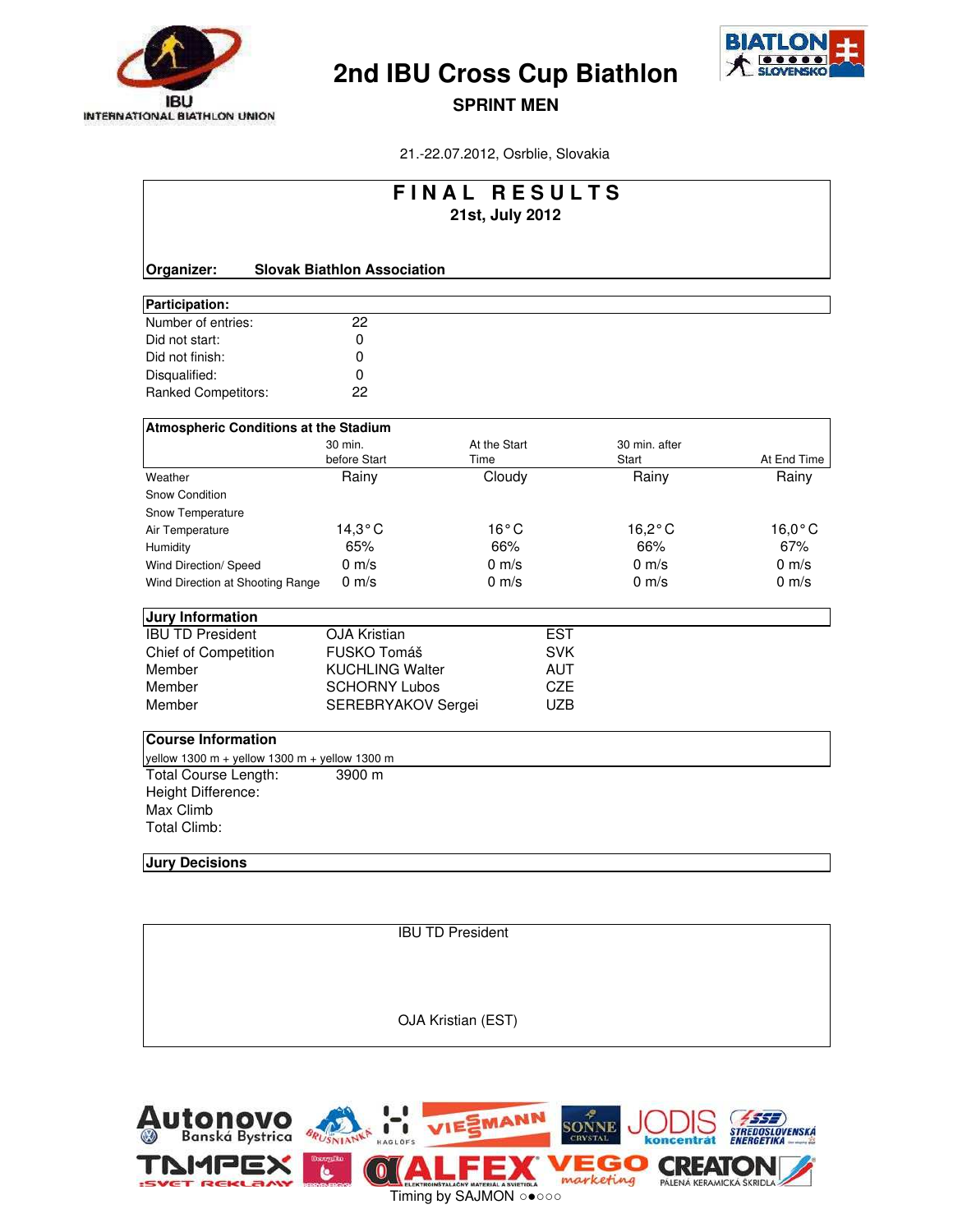





20.-22.7.2012, Osrblie, Slovakia **F I N A L R E S U L T S**

| Date:       |                | 21.7.2012                   | Men, Track: 4 km |                     |            |                      |                | Race:   |            | <b>SPRINT</b> |        |     |
|-------------|----------------|-----------------------------|------------------|---------------------|------------|----------------------|----------------|---------|------------|---------------|--------|-----|
| Organizer:  |                | Slovak Biathlon Association |                  |                     |            |                      |                |         |            | Start time:   | 10:00  |     |
|             | Rank St.Nr.    | Name                        | Code             | <b>Biathlonclub</b> | Runtime    |                      |                | Penalty | Result     | Diff.         | Points | CI. |
|             |                |                             |                  |                     |            |                      |                |         |            |               |        |     |
| 1           | 8              | Matej Kazár                 |                  | <b>SVK</b>          | 00:14:29,4 |                      | $2\quad 0$     |         | 00:14:29,4 | 00:00:00.0    | 60     |     |
| $\mathbf 2$ | 13             | Maxim Adiev                 |                  | <b>RUS</b>          | 00:14:29.8 |                      | $1\quad$ 0     |         | 00:14:29.8 | 00:00:00.4    | 54     |     |
| 3           |                | Andrii Vozniak              |                  | <b>UKR</b>          | 00:14:41.6 | $\overline{2}$       | $\overline{0}$ |         | 00:14:41.6 | 00:00:12,2    | 48     |     |
| 4           | 21             | Miroslav Matiaško           |                  | <b>SVK</b>          | 00:14:49.7 | $\mathbf{0}$         | $\overline{2}$ |         | 00:14:49.7 | 00:00:20.3    | 43     |     |
| 5           | 15             | Ruslan Nasirov              |                  | <b>UZB</b>          | 00:15:02.6 | $\overline{2}$       | 3              |         | 00:15:02.6 | 00:00:33,2    | 40     |     |
| 6           | 4              | Tomáš Hasilla               |                  | <b>SVK</b>          | 00:15:05.2 | $\mathbf{1}$         | $\overline{2}$ |         | 00:15:05.2 | 00:00:35.8    | 38     |     |
| 7           | 20             | Norbert Grone               |                  | <b>SVK</b>          | 00:15:06.4 | 1.                   |                |         | 00:15:06.4 | 00:00:37.0    | 36     |     |
| 8           |                | Michael Herr                |                  | <b>GER</b>          | 00:15:14.1 | 2 <sub>1</sub>       |                |         | 00:15:14.1 | 00:00:44,7    | 34     |     |
| 9           | 5              | Hendrik Redeker             |                  | <b>GER</b>          | 00:15:16.4 |                      | $1 \quad 1$    |         | 00:15:16.4 | 00:00:47.0    | 32     |     |
| 10          | 17             | Martin Otčenáš              |                  | <b>SVK</b>          | 00:15:21,2 |                      | $1\quad2$      |         | 00:15:21,2 | 00:00:51,8    | 31     |     |
| 11          | 22             | Radovan Cienik              |                  | <b>SVK</b>          | 00:15:22,4 |                      | 2 <sub>1</sub> |         | 00:15:22,4 | 00:00:53.0    | 30     |     |
| 12          | 11             | Petr Balcar                 |                  | <b>CZE</b>          | 00:15:40.2 | 2 <sub>1</sub>       |                |         | 00:15:40,2 | 00:01:10.8    | 29     |     |
| 13          | 6              | Paul Bőttner                |                  | <b>GER</b>          | 00:15:43.5 | 0 <sub>1</sub>       |                |         | 00:15:43.5 | 00:01:14,1    | 28     |     |
| 14          | 10             | Marian Válek                |                  | <b>CZE</b>          | 00:15:45,5 |                      | $\overline{0}$ |         | 00:15:45,5 | 00:01:16,1    | 27     |     |
| 15          | 19             | Dušan Šimočko               |                  | <b>SVK</b>          | 00:15:49,8 | $\mathbf{2}$         | 3              |         | 00:15:49,8 | 00:01:20,4    | 26     |     |
| 16          | $\overline{2}$ | Pavol Hurait                |                  | <b>SVK</b>          | 00:15:50.4 | $\overline{2}$       | $\mathbf 0$    |         | 00:15:50,4 | 00:01:21.0    | 25     |     |
| 17          | 14             | Steffen Jabin               |                  | <b>GER</b>          | 00:16:14.5 | 3                    | $\overline{2}$ |         | 00:16:14.5 | 00:01:45.1    | 24     |     |
| 18          | 16             | Niklas Heyser               |                  | <b>GER</b>          | 00:16:15.3 | 3                    |                |         | 00:16:15,3 | 00:01:45,9    | 23     |     |
| 19          | 9              | Volodymyr Moravskyy         |                  | <b>UKR</b>          | 00:16:25,4 | 3                    | $\overline{2}$ |         | 00:16:25,4 | 00:01:56.0    | 22     |     |
| 20          | 12             | Tomáš Bystřický             |                  | <b>CZE</b>          | 00:16:26.7 | $\mathbf{2}^{\circ}$ | 3              |         | 00:16:26,7 | 00:01:57,3    | 21     |     |
| 21          | 3              | <b>Ikrom Ahmadboev</b>      |                  | <b>UZB</b>          | 00:16:51.3 | $\mathbf 0$          | 4              |         | 00:16:51.3 | 00:02:21.9    | 20     |     |
| 22          | 18             | Zsolt Reznyicsek            |                  | <b>HUN</b>          | 00:19:39.9 | $\overline{4}$       | 3              |         | 00:19:39,9 | 00:05:10.5    | 19     |     |

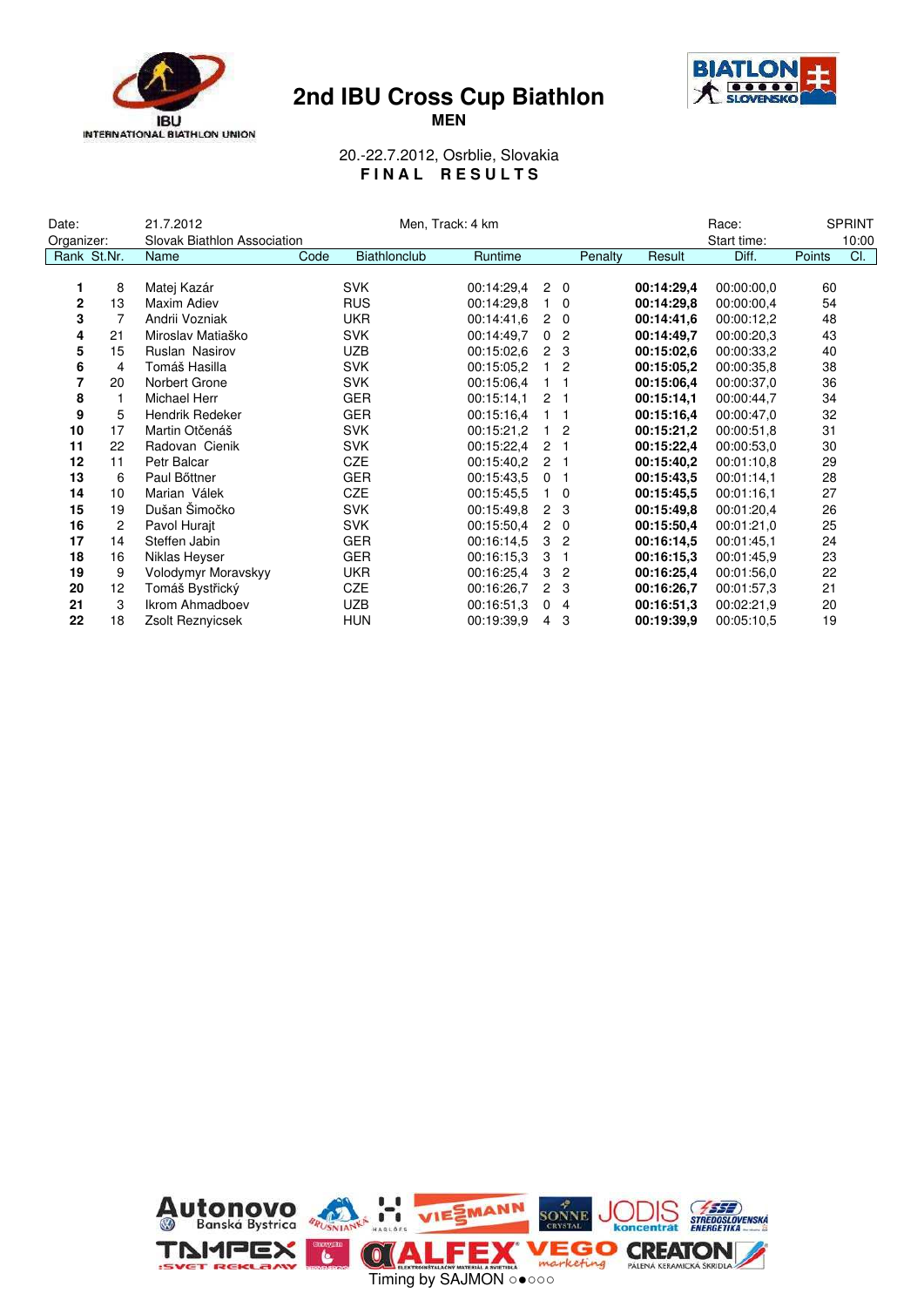



#### **SPRINT JUNIOR MEN**

21.-22.07.2012, Osrblie, Slovakia

| FINAL RESULTS<br>21st, July 2012              |                                    |                 |            |                  |                  |  |  |  |
|-----------------------------------------------|------------------------------------|-----------------|------------|------------------|------------------|--|--|--|
|                                               |                                    |                 |            |                  |                  |  |  |  |
| Organizer:                                    | <b>Slovak Biathlon Association</b> |                 |            |                  |                  |  |  |  |
| Participation:                                |                                    |                 |            |                  |                  |  |  |  |
| Number of entries:                            | 26                                 |                 |            |                  |                  |  |  |  |
| Did not start:                                | 0                                  |                 |            |                  |                  |  |  |  |
| Did not finish:                               | 0                                  |                 |            |                  |                  |  |  |  |
| Disqualified:                                 | 1                                  |                 |            |                  |                  |  |  |  |
| Ranked Competitors:                           | 25                                 |                 |            |                  |                  |  |  |  |
| Atmospheric Conditions at the Stadium         |                                    |                 |            |                  |                  |  |  |  |
|                                               | 30 min.                            | At the Start    |            | 30 min. after    |                  |  |  |  |
|                                               | before Start                       | Time            |            | Start            | At End Time      |  |  |  |
| Weather                                       | Rain                               | Cloudy          |            | Rainy            | Rainy            |  |  |  |
| Snow Condition                                |                                    |                 |            |                  |                  |  |  |  |
| Snow Temperature                              |                                    |                 |            |                  |                  |  |  |  |
| Air Temperature                               | $14,3^{\circ}$ C                   | $16^{\circ}$ C  |            | $16,2^{\circ}$ C | $16,0^{\circ}$ C |  |  |  |
| Humidity                                      | 65%                                | 66%             |            | 66%              | 67%              |  |  |  |
| Wind Direction/ Speed                         | $0 \text{ m/s}$                    | $0 \text{ m/s}$ |            | $0 \text{ m/s}$  | $0 \text{ m/s}$  |  |  |  |
| Wind Direction at Shooting Range              | $0 \text{ m/s}$                    | $0 \text{ m/s}$ |            | $0 \text{ m/s}$  | $0 \text{ m/s}$  |  |  |  |
| <b>Jury Information</b>                       |                                    |                 |            |                  |                  |  |  |  |
| <b>IBU TD President</b>                       | <b>OJA Kristian</b>                |                 | <b>EST</b> |                  |                  |  |  |  |
| <b>Chief of Competition</b>                   | FUSKO Tomáš                        |                 | <b>SVK</b> |                  |                  |  |  |  |
| Member                                        | <b>KUCHLING Walter</b>             |                 | <b>AUT</b> |                  |                  |  |  |  |
| Member                                        | <b>SCHORNY Lubos</b>               |                 | <b>CZE</b> |                  |                  |  |  |  |
| Member                                        | SEREBRYAKOV Sergei                 |                 | <b>UZB</b> |                  |                  |  |  |  |
| <b>Course Information</b>                     |                                    |                 |            |                  |                  |  |  |  |
| yellow 1300 m + yellow 1300 m + yellow 1300 m |                                    |                 |            |                  |                  |  |  |  |
| Total Course Length:                          | 3900 m                             |                 |            |                  |                  |  |  |  |
| Height Difference:                            |                                    |                 |            |                  |                  |  |  |  |
| Max Climb                                     |                                    |                 |            |                  |                  |  |  |  |
| <b>Total Climb:</b>                           |                                    |                 |            |                  |                  |  |  |  |
|                                               |                                    |                 |            |                  |                  |  |  |  |

#### **Jury Decisions**

**St. No. 52 - disqualification for deviating from marked trail, art. 5.6 i)**

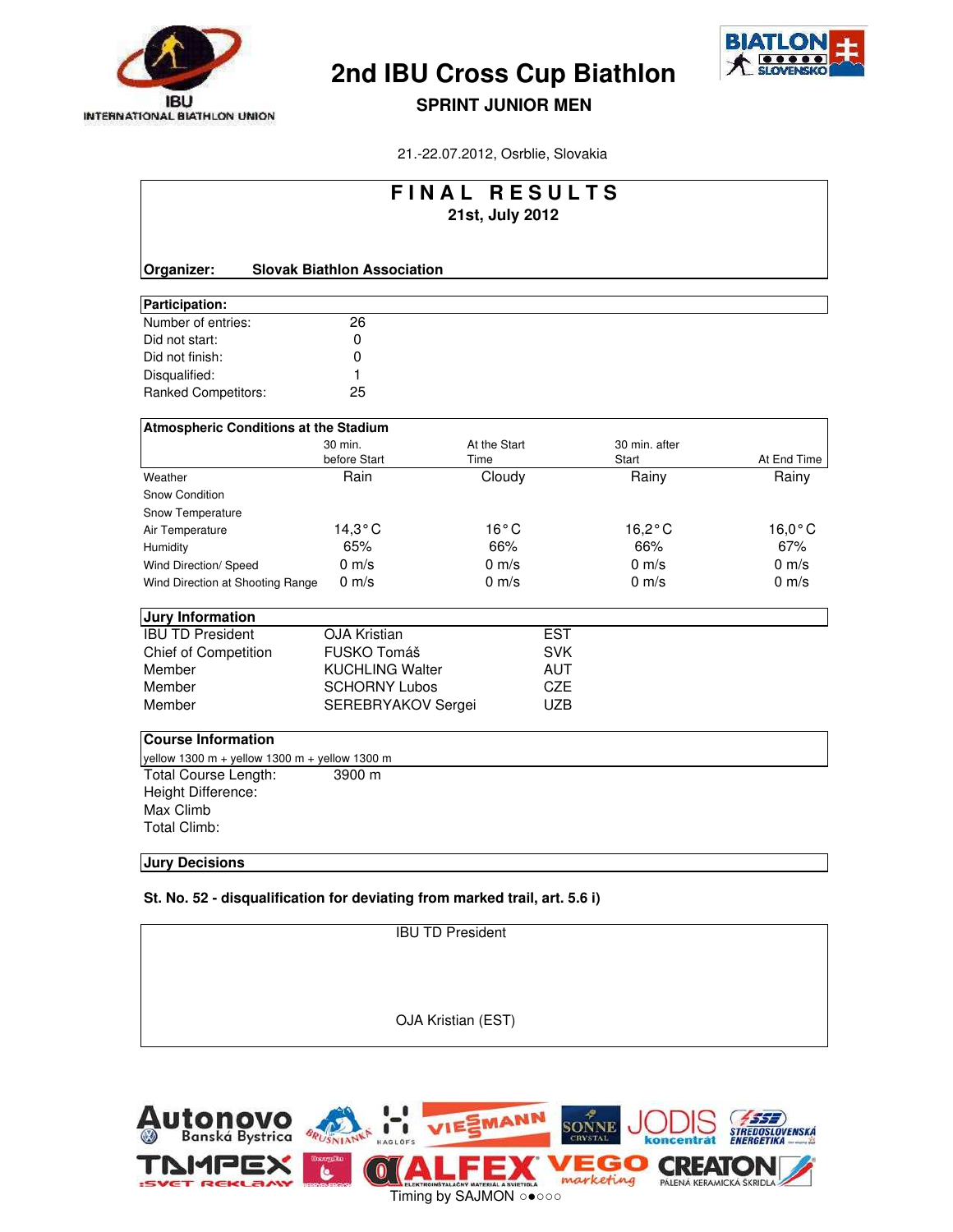

### **2nd IBU Cross Cup Biathlon JUNIOR MEN**



20.-22.7.2012, Osrblie, Slovakia **F I N A L R E S U L T S**

| Dátum:         |    | 21.7.2012               | Junior Men, Track: 4 km |              |            |                      | Preteky:       |            | Rýchlostné  |        |       |
|----------------|----|-------------------------|-------------------------|--------------|------------|----------------------|----------------|------------|-------------|--------|-------|
| Usporiadatel': |    | Slovenský zväz biatlonu |                         |              |            |                      |                |            | Čas štartu: |        | 10:00 |
| Rank St.Nr.    |    | Name                    | Code                    | Biathlonclub | Runtime    |                      | Penalty        | Result     | Diff.       | Points | CI.   |
|                |    |                         |                         |              |            |                      |                |            |             |        |       |
| 1              | 34 | Ivan Moravskyy          |                         | <b>UKR</b>   | 00:14:52.2 | $\mathbf 0$          | $\overline{2}$ | 00:14:52,2 | 00:00:00.0  | 60     |       |
| 2              | 43 | Max Bőttner             |                         | <b>GER</b>   | 00:15:03.7 | 0                    | 2              | 00:15:03.7 | 00:00:11.5  | 54     |       |
| 3              | 41 | Alikber Yunusov         |                         | <b>UZB</b>   | 00:15:18.1 | 1                    | 1              | 00:15:18.1 | 00:00:25.9  | 48     |       |
| 4              | 49 | Juriy Kopchak           |                         | <b>UKR</b>   | 00:15:36.7 | 0                    | 3              | 00:15:36.7 | 00:00:44.5  | 43     |       |
| 5              | 35 | <b>Christian Hess</b>   |                         | <b>GER</b>   | 00:15:36.9 | $\mathbf{0}$         | $\mathbf 0$    | 00:15:36.9 | 00:00:44,7  | 40     |       |
| 6              | 44 | <b>Hendrik Berner</b>   |                         | <b>GER</b>   | 00:15:56.6 | 3                    | -1             | 00:15:56.6 | 00:01:04.4  | 38     |       |
| 7              | 56 | L'ubomír Lapin          |                         | <b>SVK</b>   | 00:16:03.8 | $\mathbf{1}$         | $\mathbf 0$    | 00:16:03.8 | 00:01:11.6  | 36     |       |
| 8              | 39 | Michal Kubaliak         |                         | <b>SVK</b>   | 00:16:10.3 | 1                    | 2              | 00:16:10.3 | 00:01:18.1  | 34     |       |
| 9              | 36 | Anvar Karimov           |                         | <b>UZB</b>   | 00:16:10.7 | $\mathbf{2}^{\circ}$ | 3              | 00:16:10,7 | 00:01:18.5  | 32     |       |
| 10             | 55 | Ihor Garbuz             |                         | <b>UKR</b>   | 00:16:16.2 | 0                    | 3              | 00:16:16,2 | 00:01:24.0  | 31     |       |
| 11             | 45 | Andrij Stetsko          |                         | <b>UKR</b>   | 00:16:17.0 | $\overline{2}$       | -1             | 00:16:17.0 | 00:01:24.8  | 30     |       |
| 12             | 47 | Michal Šima             |                         | <b>SVK</b>   | 00:16:25.8 | $\overline{2}$       | 3              | 00:16:25.8 | 00:01:33.6  | 29     |       |
| 13             | 54 | Juraj Valenta           |                         | <b>SVK</b>   | 00:16:32.2 | $2^{\circ}$          | 1              | 00:16:32,2 | 00:01:40.0  | 28     |       |
| 14             | 42 | <b>Taras Musikevych</b> |                         | <b>UKR</b>   | 00:16:40.3 | $\overline{4}$       | $\mathbf 0$    | 00:16:40.3 | 00:01:48.1  | 27     |       |
| 15             | 38 | Jaroslav Vakhula        |                         | <b>UKR</b>   | 00:16:45.4 | $\overline{2}$       | $\overline{2}$ | 00:16:45.4 | 00:01:53,2  | 26     |       |
| 16             | 33 | Rostyslav Pavlus        |                         | <b>UKR</b>   | 00:16:45.7 | 4                    | $\mathbf{0}$   | 00:16:45.7 | 00:01:53.5  | 25     |       |
| 17             | 48 | Anton Kastussyov        |                         | <b>KAZ</b>   | 00:16:52.5 | 0                    | $\overline{c}$ | 00:16:52.5 | 00:02:00.3  | 24     |       |
| 18             | 40 | Henrich Lonský          |                         | <b>SVK</b>   | 00:16:57.9 | 3                    | $\overline{2}$ | 00:16:57.9 | 00:02:05.7  | 23     |       |
| 19             | 51 | Peter Seifert           |                         | <b>SVK</b>   | 00:17:13.4 | 0                    | 3              | 00:17:13,4 | 00:02:21,2  | 22     |       |
| 20             | 46 | Martin Přibyl           |                         | <b>CZE</b>   | 00:17:20.2 | 1                    | 3              | 00:17:20,2 | 00:02:28.0  | 21     |       |
| 21             | 32 | Rudolf Michalovský      |                         | <b>SVK</b>   | 00:17:21.3 | $\overline{4}$       |                | 00:17:21.3 | 00:02:29.1  | 20     |       |
| 22             | 37 | Dávid Panyik            |                         | <b>HUN</b>   | 00:18:11.8 | 4                    | 2              | 00:18:11.8 | 00:03:19.6  | 19     |       |
| 23             | 53 | Peter Konúpek           |                         | <b>SVK</b>   | 00:18:12.3 | $\overline{2}$       | $\overline{4}$ | 00:18:12,3 | 00:03:20,1  | 18     |       |
| 24             | 50 | Ádám Varga              |                         | <b>HUN</b>   | 00:19:13.7 | $\overline{2}$       | 2              | 00:19:13.7 | 00:04:21.5  | 17     |       |
| 25             | 31 | Mátyás Varga            |                         | <b>HUN</b>   | 00:21:32.8 | $\overline{2}$       | -5             | 00:21:32.8 | 00:06:40.6  | 16     |       |
| Disq.          | 52 | Enock Lagat             |                         | <b>KEN</b>   |            |                      |                |            |             |        |       |

**St. No. 52 - disqualification for deviating from marked trail, art. 5.6 i)**

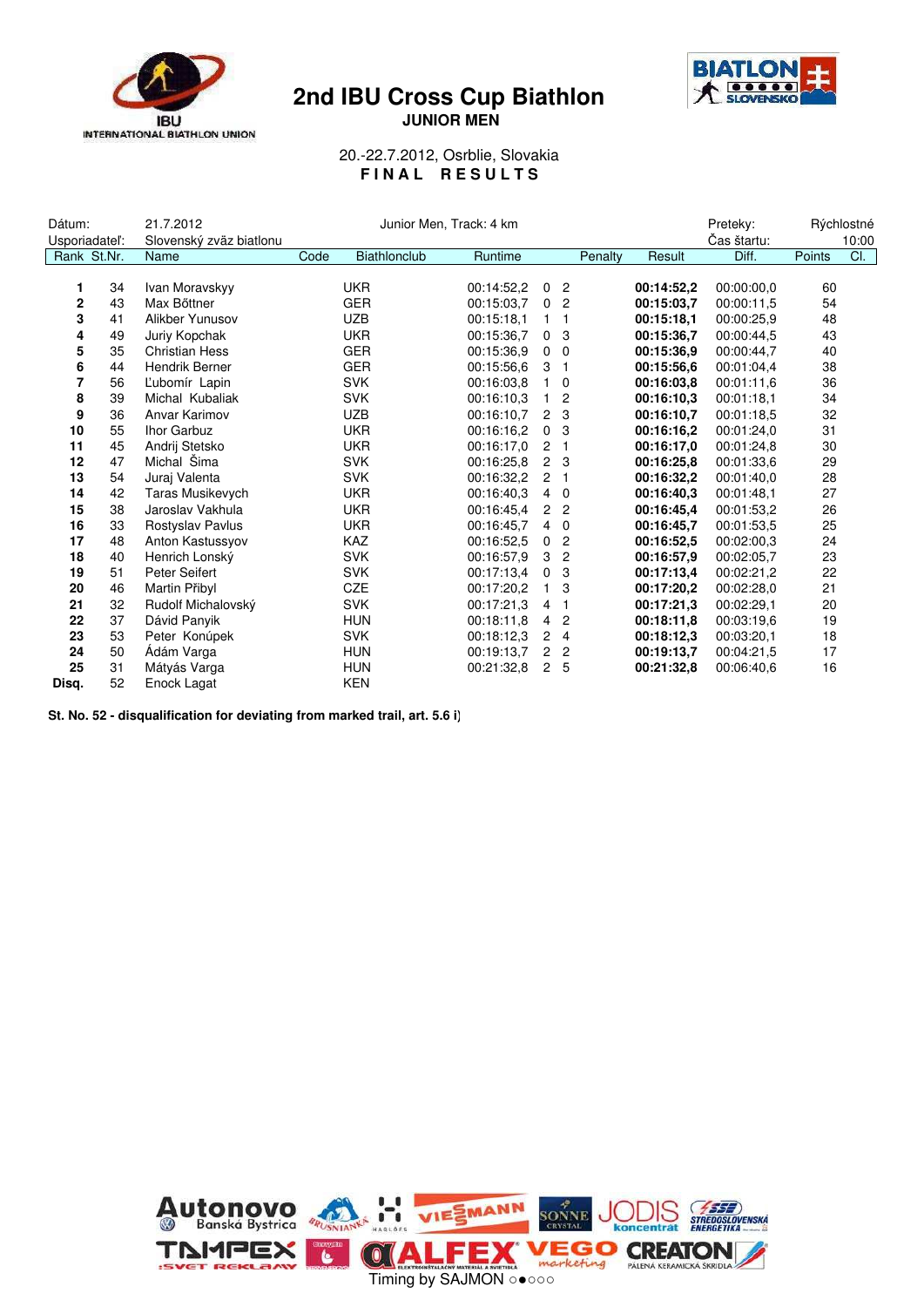



**SPRINT WOMEN**

21.-22.07.2012, Osrblie, Slovakia

| FINAL RESULTS<br>21st, July 2012             |                                    |                      |            |                        |                |  |  |  |  |
|----------------------------------------------|------------------------------------|----------------------|------------|------------------------|----------------|--|--|--|--|
|                                              |                                    |                      |            |                        |                |  |  |  |  |
| Organizer:                                   | <b>Slovak Biathlon Association</b> |                      |            |                        |                |  |  |  |  |
| Participation:                               |                                    |                      |            |                        |                |  |  |  |  |
| Number of entries:                           | 16                                 |                      |            |                        |                |  |  |  |  |
| Did not start:                               | 0                                  |                      |            |                        |                |  |  |  |  |
| Did not finish:                              | 0                                  |                      |            |                        |                |  |  |  |  |
| Disqualified:                                | 0                                  |                      |            |                        |                |  |  |  |  |
| <b>Ranked Competitors:</b>                   | 16                                 |                      |            |                        |                |  |  |  |  |
| <b>Atmospheric Conditions at the Stadium</b> |                                    |                      |            |                        |                |  |  |  |  |
|                                              | 30 min.<br>before Start            | At the Start<br>Time |            | 30 min. after<br>Start | At End Time    |  |  |  |  |
| Weather                                      | Cloudy                             | Cloudy               |            | Cloudy                 | Cloudy         |  |  |  |  |
| Snow Condition                               |                                    |                      |            |                        |                |  |  |  |  |
| Snow Temperature                             |                                    |                      |            |                        |                |  |  |  |  |
| Air Temperature                              | $21,0^{\circ}$ C                   | $21,2^{\circ}$ C     |            | $22,2^{\circ}$ C       | $21^{\circ}$ C |  |  |  |  |
| Humidity                                     | 64%                                | 64%                  |            | 64%                    | 64%            |  |  |  |  |
| Wind Direction/ Speed                        |                                    |                      |            |                        |                |  |  |  |  |
| Wind Direction at Shooting Range             |                                    |                      |            |                        |                |  |  |  |  |
| <b>Jury Information</b>                      |                                    |                      |            |                        |                |  |  |  |  |
| <b>IBU TD President</b>                      | <b>OJA Kristian</b>                |                      | <b>EST</b> |                        |                |  |  |  |  |
| <b>Chief of Competition</b>                  | FUSKO Tomáš                        |                      | <b>SVK</b> |                        |                |  |  |  |  |
| Member                                       | <b>KUCHLING Walter</b>             |                      | <b>AUT</b> |                        |                |  |  |  |  |
| Member                                       | <b>SCHORNY Lubos</b>               |                      | <b>CZE</b> |                        |                |  |  |  |  |
| Member                                       | SEREBRYAKOV Sergei                 |                      | <b>UZB</b> |                        |                |  |  |  |  |
| <b>Course Information</b>                    |                                    |                      |            |                        |                |  |  |  |  |
| red 1000 m + red 1000 m + red 1000 m         |                                    |                      |            |                        |                |  |  |  |  |
| Total Course Length:                         | 3000 m                             |                      |            |                        |                |  |  |  |  |
| Height Difference:                           |                                    |                      |            |                        |                |  |  |  |  |
| Max Climb                                    |                                    |                      |            |                        |                |  |  |  |  |
| <b>Total Climb:</b>                          |                                    |                      |            |                        |                |  |  |  |  |
| <b>Jury Decisions</b>                        |                                    |                      |            |                        |                |  |  |  |  |

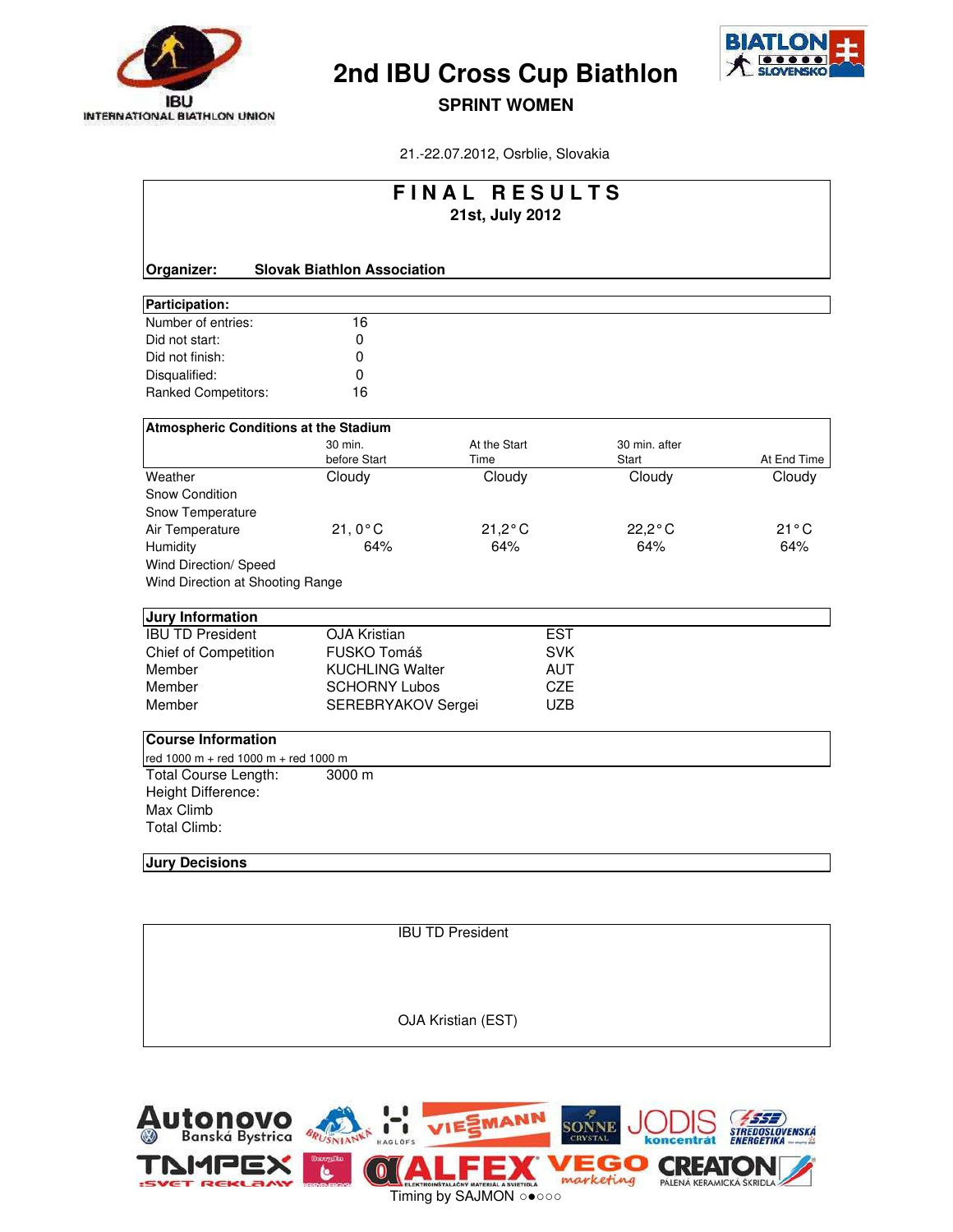



**WOMEN**

#### 20.-22.7.2012, Osrblie, Slovakia **F I N A L R E S U L T S**

| Date:        | 21.7.2012<br>Women, Track: 3 km |                             |      |                     |            | Race: | <b>SPRINT</b>  |         |            |             |        |       |
|--------------|---------------------------------|-----------------------------|------|---------------------|------------|-------|----------------|---------|------------|-------------|--------|-------|
| Organizer:   |                                 | Slovak Biathlon Association |      |                     |            |       |                |         |            | Start time: |        | 14:00 |
| Rank St.Nr.  |                                 | Name                        | Code | <b>Biathlonclub</b> | Runtime    |       |                | Penalty | Result     | Diff.       | Points | CI.   |
|              |                                 |                             |      |                     |            |       |                |         |            |             |        |       |
|              | 9                               | Pavla Schorná               |      | <b>CZE</b>          | 00:12:46.3 |       |                |         | 00:12:46.3 | 00:00:00.0  | 60     |       |
| $\mathbf{2}$ | 15                              | Svitlana Krykonehuk         |      | <b>UKR</b>          | 00:13:54,7 |       | $1\quad 2$     |         | 00:13:54,7 | 00:01:08.4  | 54     |       |
| 3            | 14                              | Terézia Poliaková           |      | <b>SVK</b>          | 00:14:01.2 |       |                |         | 00:14:01.2 | 00:01:14,9  | 48     |       |
| 4            | 8                               | Judith Wagner               |      | <b>GER</b>          | 00:14:06.7 |       | 1 <sub>3</sub> |         | 00:14:06.7 | 00:01:20.4  | 43     |       |
| 5            |                                 | Lea Johanidesová            |      | <b>CZE</b>          | 00:14:24.1 |       | 0 <sup>3</sup> |         | 00:14:24.1 | 00:01:37,8  | 40     |       |
| 6            | 11                              | Vladimíra Točeková          |      | <b>SVK</b>          | 00:14:38.1 |       | $1\quad$ 0     |         | 00:14:38.1 | 00:01:51.8  | 38     |       |
| 7            | 13                              | Tetiana Trachuk             |      | <b>UKR</b>          | 00:14:43.7 | 4     | $\Omega$       |         | 00:14:43.7 | 00:01:57.4  | 36     |       |
| 8            | 16                              | Marina Hmelevskaya          |      | <b>UZB</b>          | 00:14:59.5 | 3     | -3             |         | 00:14:59.5 | 00:02:13.2  | 34     |       |
| 9            | 2                               | Natália Prekopová           |      | <b>SVK</b>          | 00:15:01.0 |       | $\overline{2}$ |         | 00:15:01.0 | 00:02:14.7  | 32     |       |
| 10           | 5                               | Alina Ayupova               |      | <b>UZB</b>          | 00:15:10.3 |       | 2 2            |         | 00:15:10.3 | 00:02:24,0  | 31     |       |
| 11           | 12                              | Elena Yashkina              |      | <b>RUS</b>          | 00:15:11.6 |       | 2 3            |         | 00:15:11.6 | 00:02:25.3  | 30     |       |
| 12           | 3                               | Grit Otto                   |      | <b>GER</b>          | 00:15:12.3 |       | $1\quad 0$     |         | 00:15:12.3 | 00:02:26.0  | 29     |       |
| 13           |                                 | Martina Chrapanová          |      | <b>SVK</b>          | 00:15:47.6 |       | 2 <sub>2</sub> |         | 00:15:47.6 | 00:03:01.3  | 28     |       |
| 14           | 10                              | Lucia Šimová                |      | <b>SVK</b>          | 00:16:22.3 |       |                |         | 00:16:22.3 | 00:03:36.0  | 27     |       |
| 15           | 6                               | Eva Lehotská                |      | <b>SVK</b>          | 00:18:10.6 | 3     | -3             |         | 00:18:10.6 | 00:05:24,3  | 26     |       |
| 16           | 4                               | Anett Bozsik                |      | <b>HUN</b>          | 00:18:16.7 | 3     | 5              |         | 00:18:16,7 | 00:05:30.4  | 25     |       |

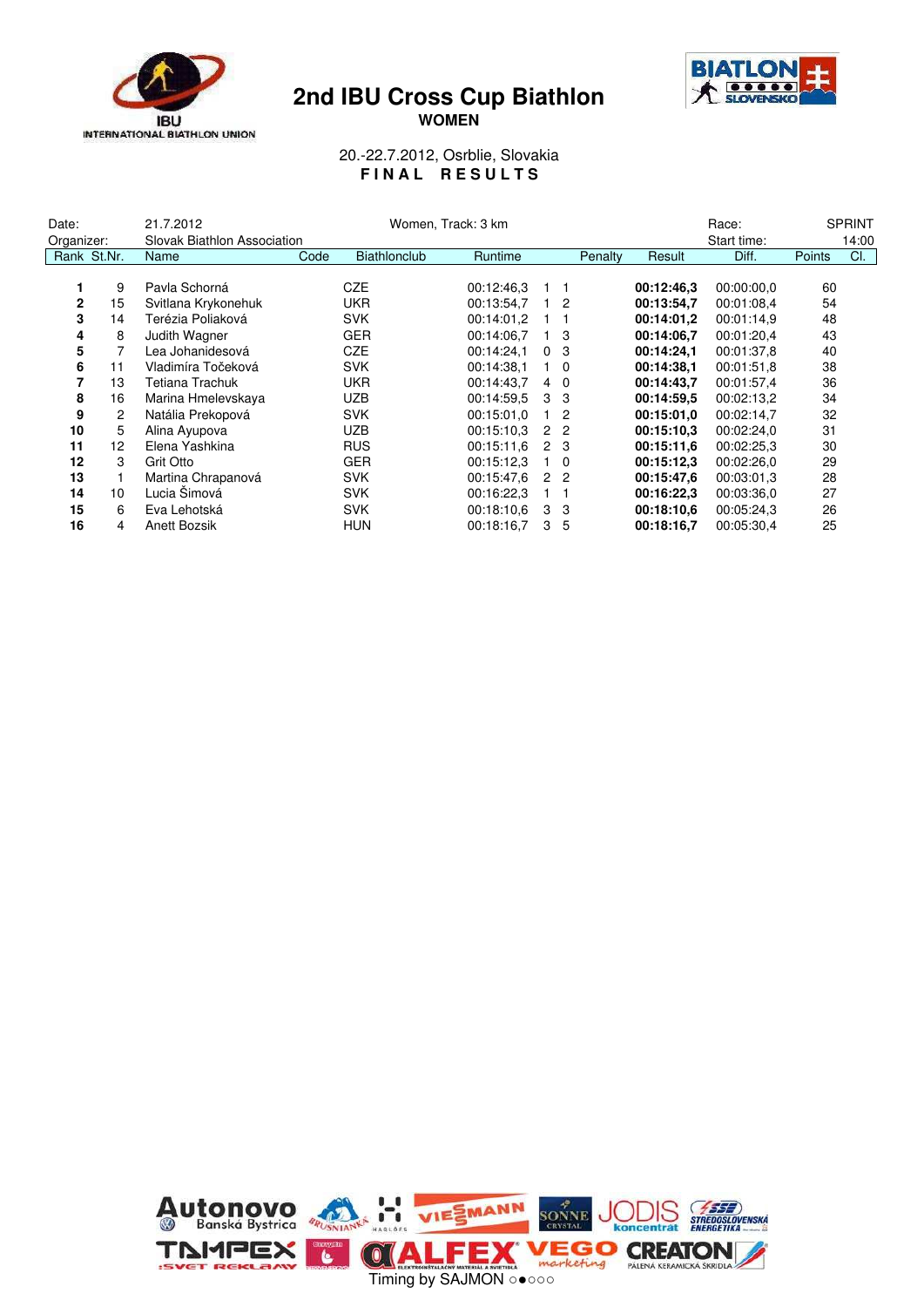



## **SPRINT JUNIOR WOMEN**

21.-22.07.2012, Osrblie, Slovakia

| FINAL RESULTS                                |                                    |                      |                        |             |  |  |  |  |
|----------------------------------------------|------------------------------------|----------------------|------------------------|-------------|--|--|--|--|
|                                              |                                    | 21st, July 2012      |                        |             |  |  |  |  |
| Organizer:                                   | <b>Slovak Biathlon Association</b> |                      |                        |             |  |  |  |  |
| Participation:                               |                                    |                      |                        |             |  |  |  |  |
| Number of entries:                           | 15                                 |                      |                        |             |  |  |  |  |
| Did not start:                               | 1                                  |                      |                        |             |  |  |  |  |
| Did not finish:                              | 0                                  |                      |                        |             |  |  |  |  |
| Disqualified:                                | 1                                  |                      |                        |             |  |  |  |  |
| Ranked Competitors:                          | 13                                 |                      |                        |             |  |  |  |  |
| <b>Atmospheric Conditions at the Stadium</b> |                                    |                      |                        |             |  |  |  |  |
|                                              | 30 min.<br>before Start            | At the Start<br>Time | 30 min. after<br>Start | At End Time |  |  |  |  |
| Weather                                      | Cloudy                             | Cloudy               | Cloudy                 | Cloudy      |  |  |  |  |
| Snow Condition                               |                                    |                      |                        |             |  |  |  |  |
| Snow Temperature                             |                                    |                      |                        |             |  |  |  |  |
| Air Temperature                              | $21,0^{\circ}$ C                   | $21,2^{\circ}$ C     | $22,2^{\circ}$ C       | 21°C        |  |  |  |  |
| Humidity                                     | 64%                                | 64%                  | 64%                    | 64%         |  |  |  |  |
| Wind Direction/ Speed                        |                                    |                      |                        |             |  |  |  |  |
| Wind Direction at Shooting Range             |                                    |                      |                        |             |  |  |  |  |
| <b>Jury Information</b>                      |                                    |                      |                        |             |  |  |  |  |
| <b>IBU TD President</b>                      | <b>OJA Kristian</b>                | <b>EST</b>           |                        |             |  |  |  |  |
| Chief of Competition                         | FUSKO Tomáš                        | <b>SVK</b>           |                        |             |  |  |  |  |
| Member                                       | <b>KUCHLING Walter</b>             | <b>AUT</b>           |                        |             |  |  |  |  |
| Member                                       | <b>SCHORNY Lubos</b>               | <b>CZE</b>           |                        |             |  |  |  |  |
| Member                                       | SEREBRYAKOV Sergei                 | <b>UZB</b>           |                        |             |  |  |  |  |
| <b>Course Information</b>                    |                                    |                      |                        |             |  |  |  |  |
| red 1000 m + red 1000 m + red 1000 m         |                                    |                      |                        |             |  |  |  |  |
| Total Course Length:                         | 3000 m                             |                      |                        |             |  |  |  |  |
| Height Difference:                           |                                    |                      |                        |             |  |  |  |  |
| Max Climb                                    |                                    |                      |                        |             |  |  |  |  |
| <b>Total Climb:</b>                          |                                    |                      |                        |             |  |  |  |  |
| <b>Jury Decisions</b>                        |                                    |                      |                        |             |  |  |  |  |

**St. No.26 - disqualification for exchanging the rifle for another rifle, art. 5.6 u)**

| <b>IBU TD President</b> |  |
|-------------------------|--|
|                         |  |
|                         |  |
| OJA Kristian (EST)      |  |
|                         |  |

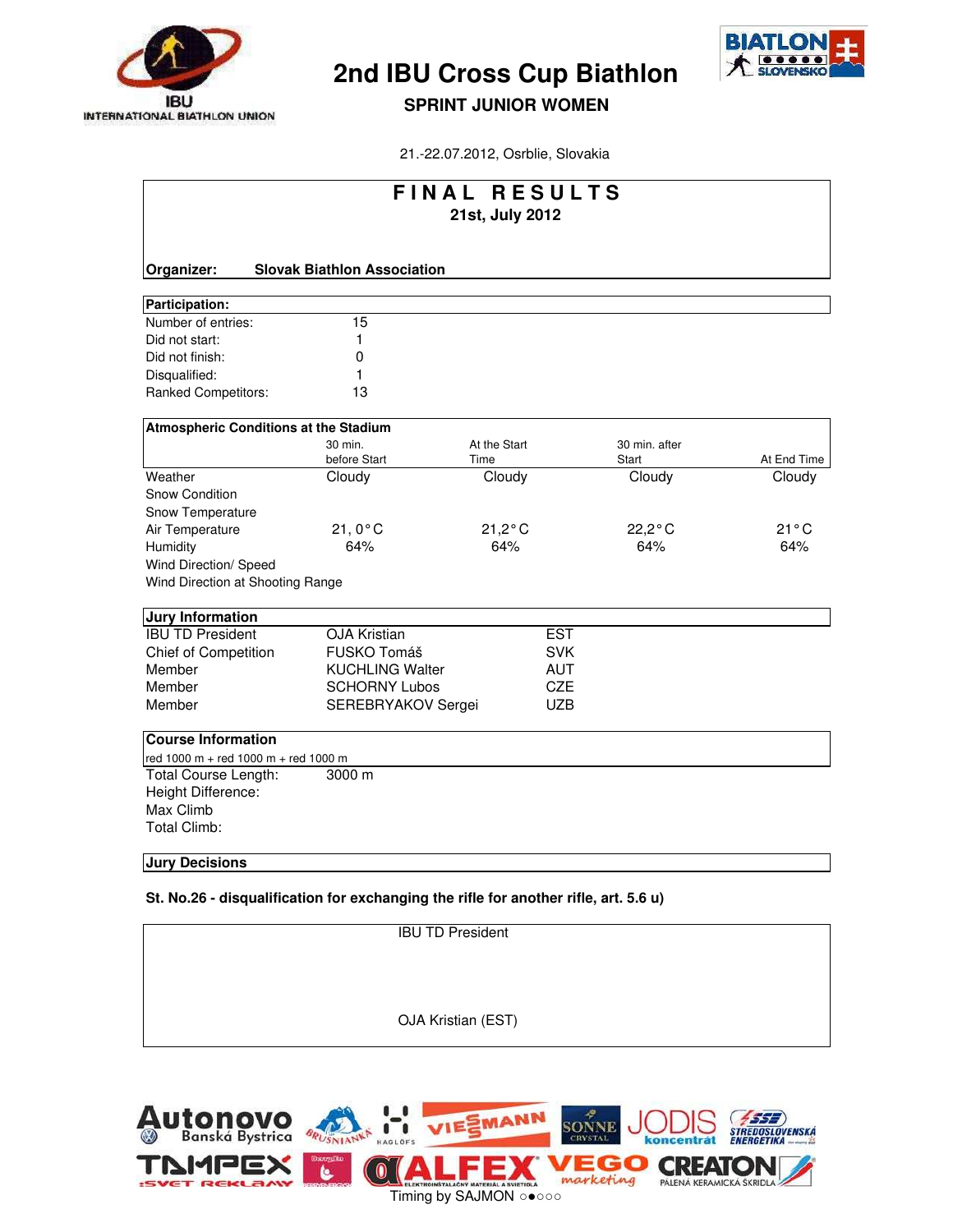

### **2nd IBU Cross Cup Biathlon JUNIOR WOMEN**



20.-22.7.2012, Osrblie, Slovakia **FINAL RESULTS** 

| 21.7.2012<br>Date:<br>Organizer: |             | Junior Women, Track: 3 km<br>Slovak Biathlon Association |      |                          |                          |                              | Race:<br>Start time: |                          | <b>SPRINT</b><br>14:00   |          |     |
|----------------------------------|-------------|----------------------------------------------------------|------|--------------------------|--------------------------|------------------------------|----------------------|--------------------------|--------------------------|----------|-----|
|                                  | Rank St.Nr. | Name                                                     | Code | Biathlonclub             | Runtime                  |                              | Penalty              | Result                   | Diff.                    | Points   | CI. |
| 1<br>$\mathbf{2}$                | 28<br>36    | Thordis Arnold<br>Iryna Behan                            |      | <b>GER</b><br><b>UKR</b> | 00:13:39.4<br>00:14:01.0 | 0 <sub>1</sub><br>$1\quad 0$ |                      | 00:13:39,4<br>00:14:01.0 | 00:00:00.0<br>00:00:21.6 | 60<br>54 |     |
| 3                                | 33          | Galina Vishnevskaya                                      |      | <b>KAZ</b>               | 00:14:16.7               |                              |                      | 00:14:16.7               | 00:00:37.3               | 48       |     |
| 4                                | 24          | Franziska Mast                                           |      | <b>GER</b>               | 00:15:15.0               | 2 <sub>2</sub>               |                      | 00:15:15.0               | 00:01:35.6               | 43       |     |
| 5                                | 35          | Alžbeta Majdišová                                        |      | <b>SVK</b>               | 00:15:15.6               |                              |                      | 00:15:15.6               | 00:01:36.2               | 40       |     |
| 6                                | 29          | Anna Wahls                                               |      | <b>GER</b>               | 00:15:26.2               | 1 <sub>3</sub>               |                      | 00:15:26.2               | 00:01:46.8               | 38       |     |
|                                  | 22          | Paulína Fialková                                         |      | <b>SVK</b>               | 00:15:35.1               | 0 <sub>4</sub>               |                      | 00:15:35.1               | 00:01:55,7               | 36       |     |
| 8                                | 30          | Karolína Jurčová                                         |      | <b>CZE</b>               | 00:16:25.8               | 0 <sup>3</sup>               |                      | 00:16:25.8               | 00:02:46.4               | 34       |     |
| 9                                | 23          | Janka Maráková                                           |      | <b>SVK</b>               | 00:16:28.1               | $\Omega$                     | $\Omega$             | 00:16:28.1               | 00:02:48,7               | 32       |     |
| 10                               | 32          | Andrea Hôrčiková                                         |      | <b>SVK</b>               | 00:16:30.4               |                              | -3                   | 00:16:30,4               | 00:02:51.0               | 31       |     |
| 11                               | 27          | Jana Gombalová                                           |      | <b>SVK</b>               | 00:17:49.5               | 3                            | -3                   | 00:17:49.5               | 00:04:10.1               | 30       |     |
| 12                               | 34          | Mariya Kachmar                                           |      | <b>UKR</b>               | 00:18:05.8               | 3                            | $\overline{2}$       | 00:18:05.8               | 00:04:26.4               | 29       |     |
| 13                               | 25          | Szófia Ecsedi                                            |      | <b>HUN</b>               | 00:22:18.3               | 5                            | -5                   | 00:22:18.3               | 00:08:38.9               | 28       |     |
| DSQ.                             | 26          | Yokutkhon Kholbekova                                     |      | <b>UZB</b>               |                          |                              |                      |                          |                          |          |     |
| DNS.                             | 31          | Petra Chudíková                                          |      | <b>SVK</b>               |                          |                              |                      |                          |                          |          |     |

**St. No.26 - disqualification for exchanging the rifle for another rifle, art. 5.6 u)**

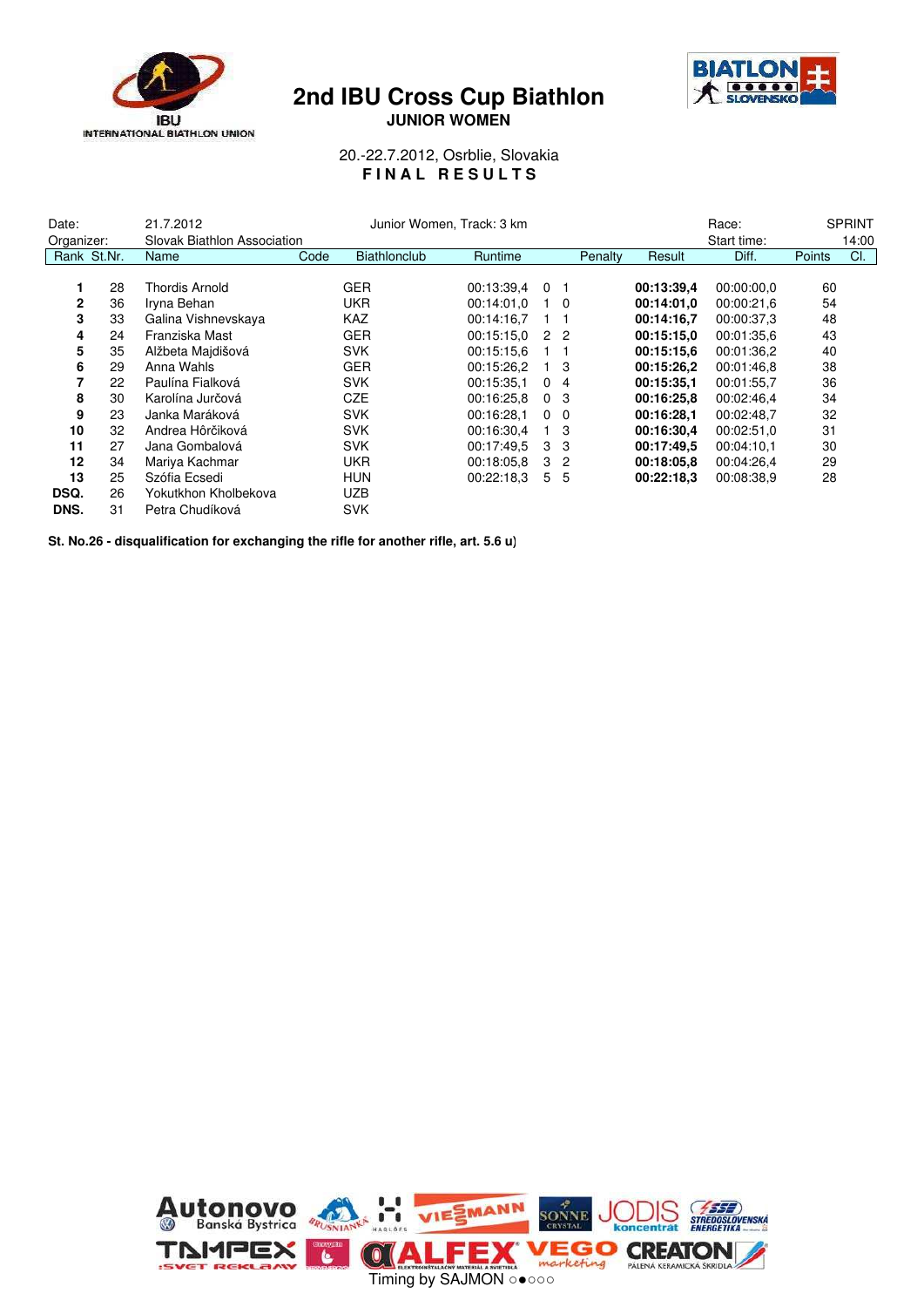



PURSUIT MEN

21.-22.07.2012, Osrblie, Slovakia

| FINAL RESULTS                                                            |                                    |                  |            |                  |                  |  |  |  |
|--------------------------------------------------------------------------|------------------------------------|------------------|------------|------------------|------------------|--|--|--|
|                                                                          |                                    | 22nd, July 2012  |            |                  |                  |  |  |  |
|                                                                          |                                    |                  |            |                  |                  |  |  |  |
| Organizer:                                                               | <b>Slovak Biathlon Association</b> |                  |            |                  |                  |  |  |  |
| Participation:                                                           |                                    |                  |            |                  |                  |  |  |  |
| Number of entries:                                                       | 22                                 |                  |            |                  |                  |  |  |  |
| Did not start:                                                           | 0                                  |                  |            |                  |                  |  |  |  |
| Did not finish:                                                          | 0                                  |                  |            |                  |                  |  |  |  |
| Disqualified:                                                            | $\Omega$                           |                  |            |                  |                  |  |  |  |
| <b>Ranked Competitors:</b>                                               | 22                                 |                  |            |                  |                  |  |  |  |
| <b>Atmospheric Conditions at the Stadium</b>                             |                                    |                  |            |                  |                  |  |  |  |
|                                                                          | 30 min.                            | At the Start     |            | 30 min. after    |                  |  |  |  |
|                                                                          | before Start                       | Time             |            | Start            | At End Time      |  |  |  |
| Weather                                                                  | Sunny                              | Sunny            |            | Sunny            | Sunny            |  |  |  |
| <b>Snow Condition</b>                                                    |                                    |                  |            |                  |                  |  |  |  |
| Snow Temperature                                                         |                                    |                  |            |                  |                  |  |  |  |
| Air Temperature                                                          | $18^{\circ}$ C                     | $19,5^{\circ}$ C |            | $19,5^{\circ}$ C | $19,5^{\circ}$ C |  |  |  |
| Humidity                                                                 | 64%                                | 64%              |            | 64%              | 64%              |  |  |  |
| Wind Direction/ Speed                                                    | $0 \text{ m/s}$                    | $0 \text{ m/s}$  |            | $0 \text{ m/s}$  | $0 \text{ m/s}$  |  |  |  |
| Wind Direction at Shooting Range                                         | $0 \text{ m/s}$                    | $0 \text{ m/s}$  |            | $0 \text{ m/s}$  | $0 \text{ m/s}$  |  |  |  |
| Jury Information                                                         |                                    |                  |            |                  |                  |  |  |  |
| <b>IBU TD President</b>                                                  | <b>OJA Kristian</b>                |                  | <b>EST</b> |                  |                  |  |  |  |
| <b>Chief of Competition</b>                                              | FUSKO Tomáš                        |                  | <b>SVK</b> |                  |                  |  |  |  |
| Member                                                                   | <b>KUCHLING Walter</b>             |                  | <b>AUT</b> |                  |                  |  |  |  |
| Member                                                                   | <b>SCHORNY Lubos</b>               |                  | <b>CZE</b> |                  |                  |  |  |  |
| Member                                                                   | SEREBRYAKOV Sergei                 |                  | <b>UZB</b> |                  |                  |  |  |  |
| <b>Course Information</b>                                                |                                    |                  |            |                  |                  |  |  |  |
| green 1200 m + green 1200 m + green 1200 m + green 1200 m + green 1200 m |                                    |                  |            |                  |                  |  |  |  |
| Total Course Length:                                                     | 6000 m                             |                  |            |                  |                  |  |  |  |
| Height Difference:                                                       |                                    |                  |            |                  |                  |  |  |  |
| Max Climb                                                                |                                    |                  |            |                  |                  |  |  |  |
| <b>Total Climb:</b>                                                      |                                    |                  |            |                  |                  |  |  |  |
|                                                                          |                                    |                  |            |                  |                  |  |  |  |

#### Jury Decisions

St. No. 3 - penalty 30 sec. for up to three seconds start before the officially assigned start time, art. 5.3

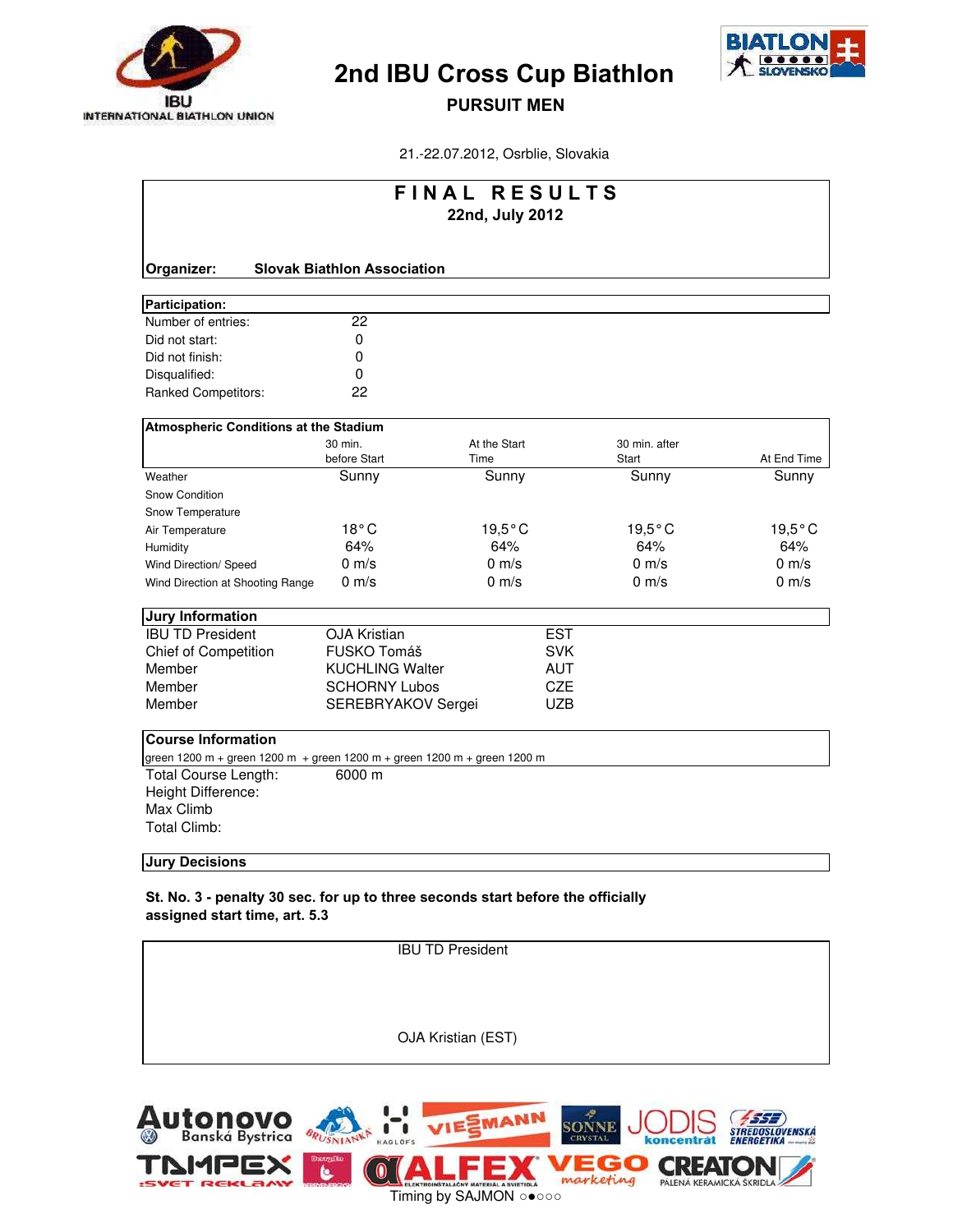



MEN

20.-22.7.2012, Osrblie, Slovakia FINAL RESULTS

| Date:          |                | 22.7.2012                   | Men, Track: 6 km |              |  |            |                | Race:          |                | <b>PURSUIT</b> |         |            |             |        |      |
|----------------|----------------|-----------------------------|------------------|--------------|--|------------|----------------|----------------|----------------|----------------|---------|------------|-------------|--------|------|
| Organizer:     |                | Slovak Biathlon Association |                  |              |  |            |                |                |                |                |         |            | Start time: |        | 9:30 |
|                | Rank St.Nr.    | <b>Name</b>                 | Code             | Biathlonclub |  | Runtime    |                |                |                |                | Penalty | Result     | Diff.       | Points | Cl.  |
|                |                |                             |                  |              |  |            |                |                |                |                |         |            |             |        |      |
| 1              | 3              | Andrii Vozniak              |                  | <b>UKR</b>   |  | 00:23:50.4 | 0              | $\overline{2}$ | $\mathbf 0$    | 0              | 00:30.0 | 00:24:20,4 | 00:00:00.0  | 60     |      |
| $\mathbf{2}$   |                | Matej Kazár                 |                  | <b>SVK</b>   |  | 00:24:41.0 |                | 1 <sub>3</sub> |                | 0 <sub>3</sub> |         | 00:24:41.0 | 00:00:20.6  | 54     |      |
| 3              | 5              | <b>Ruslan Nasirov</b>       |                  | <b>UZB</b>   |  | 00:24:55.9 | 3              | $\overline{2}$ |                | 2 <sub>1</sub> |         | 00:24:55.9 | 00:00:35.5  | 48     |      |
| 4              | 4              | Miroslav Matiaško           |                  | <b>SVK</b>   |  | 00:25:10.8 | $\overline{2}$ | $\Omega$       |                | 2 <sub>1</sub> |         | 00:25:10.8 | 00:00:50.4  | 43     |      |
| 5              | $\overline{2}$ | Maxim Adiev                 |                  | <b>RUS</b>   |  | 00:26:00,2 | $\overline{0}$ | $\mathbf{1}$   |                | 1 3            |         | 00:26:00,2 | 00:01:39.8  | 40     |      |
| 6              | 6              | Tomáš Hasilla               |                  | <b>SVK</b>   |  | 00:26:06.8 |                | $1 \quad 1$    |                | 3 <sub>1</sub> |         | 00:26:06.8 | 00:01:46.4  | 38     |      |
| $\overline{7}$ | 7              | Norbert Gröne               |                  | <b>SVK</b>   |  | 00:26:32,1 | $2^{\circ}$    | $\overline{2}$ |                | 2 <sub>1</sub> |         | 00:26:32.1 | 00:02:11,7  | 36     |      |
| 8              | 15             | Dušan Šimočko               |                  | <b>SVK</b>   |  | 00:26:47.4 |                | 0 <sub>1</sub> |                | $0\quad 0$     |         | 00:26:47,4 | 00:02:27.0  | 34     |      |
| 9              | 8              | Michael Herr                |                  | <b>GER</b>   |  | 00:27:03.7 |                | $2 \quad 1$    |                | 2 <sub>2</sub> |         | 00:27:03,7 | 00:02:43.3  | 32     |      |
| 10             | 9              | Hendrik Redeker             |                  | <b>GER</b>   |  | 00:27:16.8 |                | 3 <sub>3</sub> |                | $1\quad 0$     |         | 00:27:16.8 | 00:02:56,4  | 31     |      |
| 11             | 10             | Martin Otčenáš              |                  | <b>SVK</b>   |  | 00:27:32,4 |                | $2 \quad 1$    |                | 3 <sub>2</sub> |         | 00:27:32,4 | 00:03:12,0  | 30     |      |
| 12             | 11             | Radovan Cienik              |                  | <b>SVK</b>   |  | 00:27:33.5 |                | $1 \quad 1$    | 3              | $\overline{c}$ |         | 00:27:33.5 | 00:03:13.1  | 29     |      |
| 13             | 12             | Petr Balcar                 |                  | <b>CZE</b>   |  | 00:27:49.9 | $\overline{0}$ | $\overline{1}$ |                | $4 \quad 1$    |         | 00:27:49.9 | 00:03:29.5  | 28     |      |
| 14             | 19             | Volodymyr Moravskyy         |                  | <b>UKR</b>   |  | 00:28:46.0 | $\mathbf{2}$   | 3              |                | 0 <sub>1</sub> |         | 00:28:46.0 | 00:04:25.6  | 27     |      |
| 15             | 13             | Paul Böttner                |                  | <b>GER</b>   |  | 00:29:10.7 | $\overline{0}$ | $\Omega$       |                | 3 <sub>2</sub> |         | 00:29:10,7 | 00:04:50.3  | 26     |      |
| 16             | 16             | Pavol Hurajt                |                  | <b>SVK</b>   |  | 00:29:21.0 | $\mathbf{1}$   |                | $\mathbf{0}$   | $\overline{c}$ |         | 00:29:21.0 | 00:05:00,6  | 25     |      |
| 17             | 17             | Steffen Jabin               |                  | <b>GER</b>   |  | 00:29:41.2 |                | 2 <sub>2</sub> |                | $1\quad 4$     |         | 00:29:41,2 | 00:05:20.8  | 24     |      |
| 18             | 18             | Niklas Heyser               |                  | <b>GER</b>   |  | 00:30:01.8 | $\mathbf{1}$   | $\mathbf 0$    | 3              | $\overline{c}$ |         | 00:30:01.8 | 00:05:41.4  | 23     |      |
| 19             | 14             | Marian Válek                |                  | <b>CZE</b>   |  | 00:30:19.9 |                | 2 <sub>1</sub> |                | $\overline{2}$ |         | 00:30:19.9 | 00:05:59.5  | 22     |      |
| 20             | 20             | Tomáš Bystřický             |                  | CZE          |  | 00:31:07.9 |                | 2 <sub>3</sub> |                | 2 <sub>3</sub> |         | 00:31:07.9 | 00:06:47.5  | 21     |      |
| 21             | 21             | Ikrom Ahmadboev             |                  | <b>UZB</b>   |  | 00:31:36.7 | $\mathbf{2}$   | 3              |                | 2 <sub>2</sub> |         | 00:31:36,7 | 00:07:16,3  | 20     |      |
| 22             | 22             | Zsolt Reznyicsek            |                  | <b>HUN</b>   |  | 00:37:22,1 | 4              | 5              | $\overline{4}$ | 3              |         | 00:37:22,1 | 00:13:01,7  | 19     |      |

St. No. 3 - penalty 30sec. for up to three seconds start before the officially assigned start time, art. 5.3

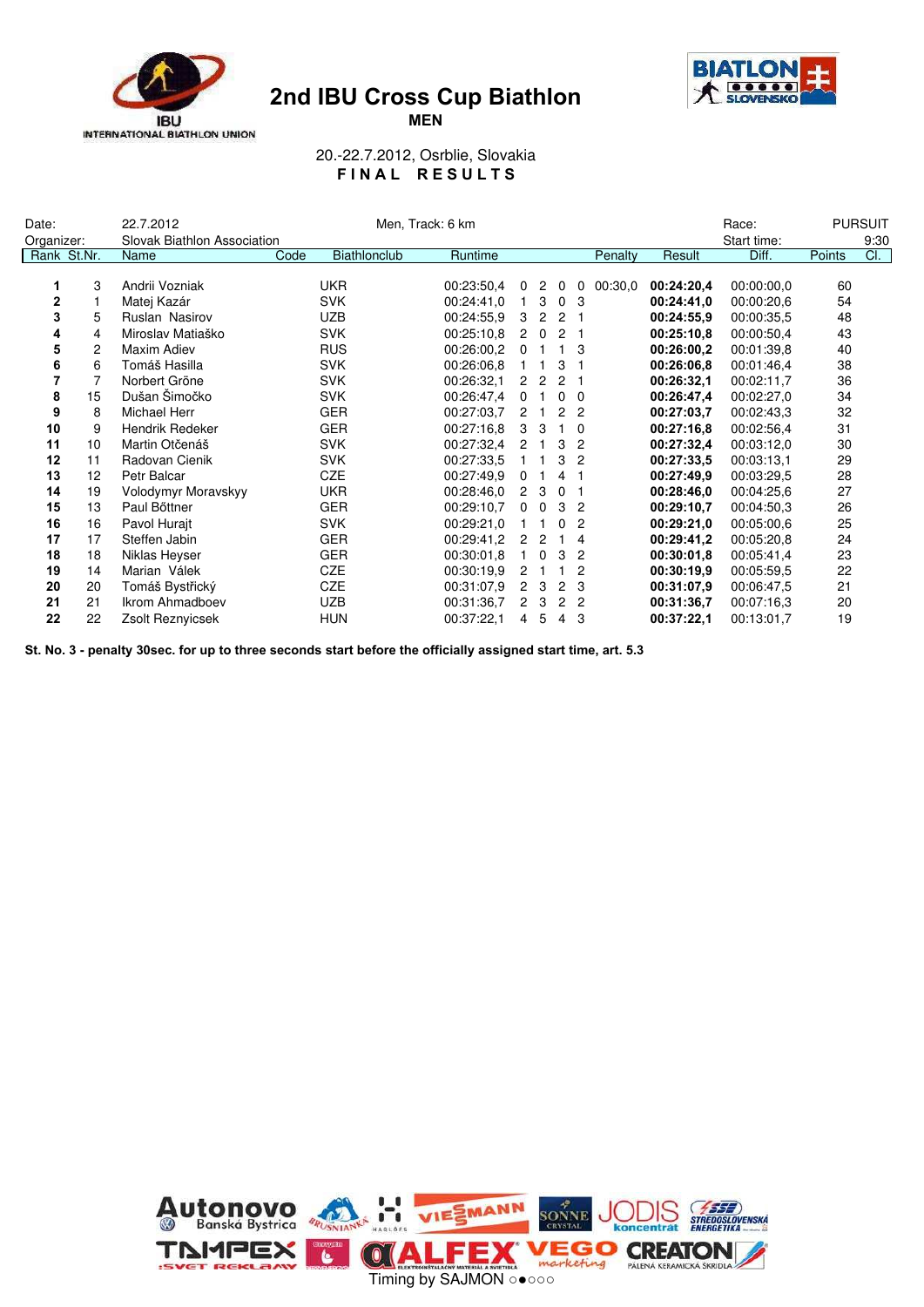



## PURSUIT JUNIOR MEN

21.-22.07.2012, Osrblie, Slovakia

| FINAL RESULTS                                |                                                                          |                  |            |                        |                  |  |  |  |  |  |  |
|----------------------------------------------|--------------------------------------------------------------------------|------------------|------------|------------------------|------------------|--|--|--|--|--|--|
|                                              | 22nd, July 2012                                                          |                  |            |                        |                  |  |  |  |  |  |  |
|                                              |                                                                          |                  |            |                        |                  |  |  |  |  |  |  |
| Organizer:                                   | <b>Slovak Biathlon Association</b>                                       |                  |            |                        |                  |  |  |  |  |  |  |
| Participation:                               |                                                                          |                  |            |                        |                  |  |  |  |  |  |  |
| Number of entries:                           | 26                                                                       |                  |            |                        |                  |  |  |  |  |  |  |
| Did not start:                               | 0                                                                        |                  |            |                        |                  |  |  |  |  |  |  |
| Did not finish:                              | 0                                                                        |                  |            |                        |                  |  |  |  |  |  |  |
| Disqualified:                                | 0                                                                        |                  |            |                        |                  |  |  |  |  |  |  |
| Ranked Competitors:                          | 26                                                                       |                  |            |                        |                  |  |  |  |  |  |  |
| <b>Atmospheric Conditions at the Stadium</b> |                                                                          |                  |            |                        |                  |  |  |  |  |  |  |
|                                              | 30 min.                                                                  | At the Start     |            | 30 min. after          |                  |  |  |  |  |  |  |
|                                              | before Start                                                             | Time             |            | Start                  | At End Time      |  |  |  |  |  |  |
| Weather                                      | Sunny                                                                    | Sunny            |            | Sunny                  | Sunny            |  |  |  |  |  |  |
| Snow Condition                               |                                                                          |                  |            |                        |                  |  |  |  |  |  |  |
| Snow Temperature                             |                                                                          |                  |            |                        |                  |  |  |  |  |  |  |
| Air Temperature                              | $19,5^{\circ}$ C                                                         | $19,7^{\circ}$ C |            | $20,2^{\circ}$ C       | $20,8^{\circ}$ C |  |  |  |  |  |  |
| Humidity                                     | 64%                                                                      | 64%              |            | 63%                    | 67%              |  |  |  |  |  |  |
| Wind Direction/ Speed                        | $\leftarrow$ / 0,7 m/s                                                   | ← $/ 0.7$ m/s    |            | $\leftarrow$ / 0,9 m/s | ← $/ 0.9$ m/s    |  |  |  |  |  |  |
| Wind Direction at Shooting Range             | $\leftarrow$                                                             | $\leftarrow$     |            | $\leftarrow$           | $\leftarrow$     |  |  |  |  |  |  |
| <b>Jury Information</b>                      |                                                                          |                  |            |                        |                  |  |  |  |  |  |  |
| <b>IBU TD President</b>                      | <b>OJA Kristian</b>                                                      |                  | <b>EST</b> |                        |                  |  |  |  |  |  |  |
| <b>Chief of Competition</b>                  | FUSKO Tomáš                                                              |                  | <b>SVK</b> |                        |                  |  |  |  |  |  |  |
| Member                                       | <b>KUCHLING Walter</b>                                                   |                  | <b>AUT</b> |                        |                  |  |  |  |  |  |  |
| Member                                       | <b>SCHORNY Lubos</b>                                                     |                  | <b>CZE</b> |                        |                  |  |  |  |  |  |  |
| Member                                       | SEREBRYAKOV Sergei                                                       |                  | <b>UZB</b> |                        |                  |  |  |  |  |  |  |
| <b>Course Information</b>                    |                                                                          |                  |            |                        |                  |  |  |  |  |  |  |
|                                              | green 1200 m + green 1200 m + green 1200 m + green 1200 m + green 1200 m |                  |            |                        |                  |  |  |  |  |  |  |
| Total Course Length:                         | 6000 m                                                                   |                  |            |                        |                  |  |  |  |  |  |  |
| Height Difference:                           |                                                                          |                  |            |                        |                  |  |  |  |  |  |  |
| Max Climb                                    |                                                                          |                  |            |                        |                  |  |  |  |  |  |  |
| <b>Total Climb:</b>                          |                                                                          |                  |            |                        |                  |  |  |  |  |  |  |
|                                              |                                                                          |                  |            |                        |                  |  |  |  |  |  |  |

#### Jury Decisions

St. No. 50, 52 and 55 - two minute penalty for a penalty loop not done, art. 5.5 a)

| OJA Kristian (EST) |  |
|--------------------|--|

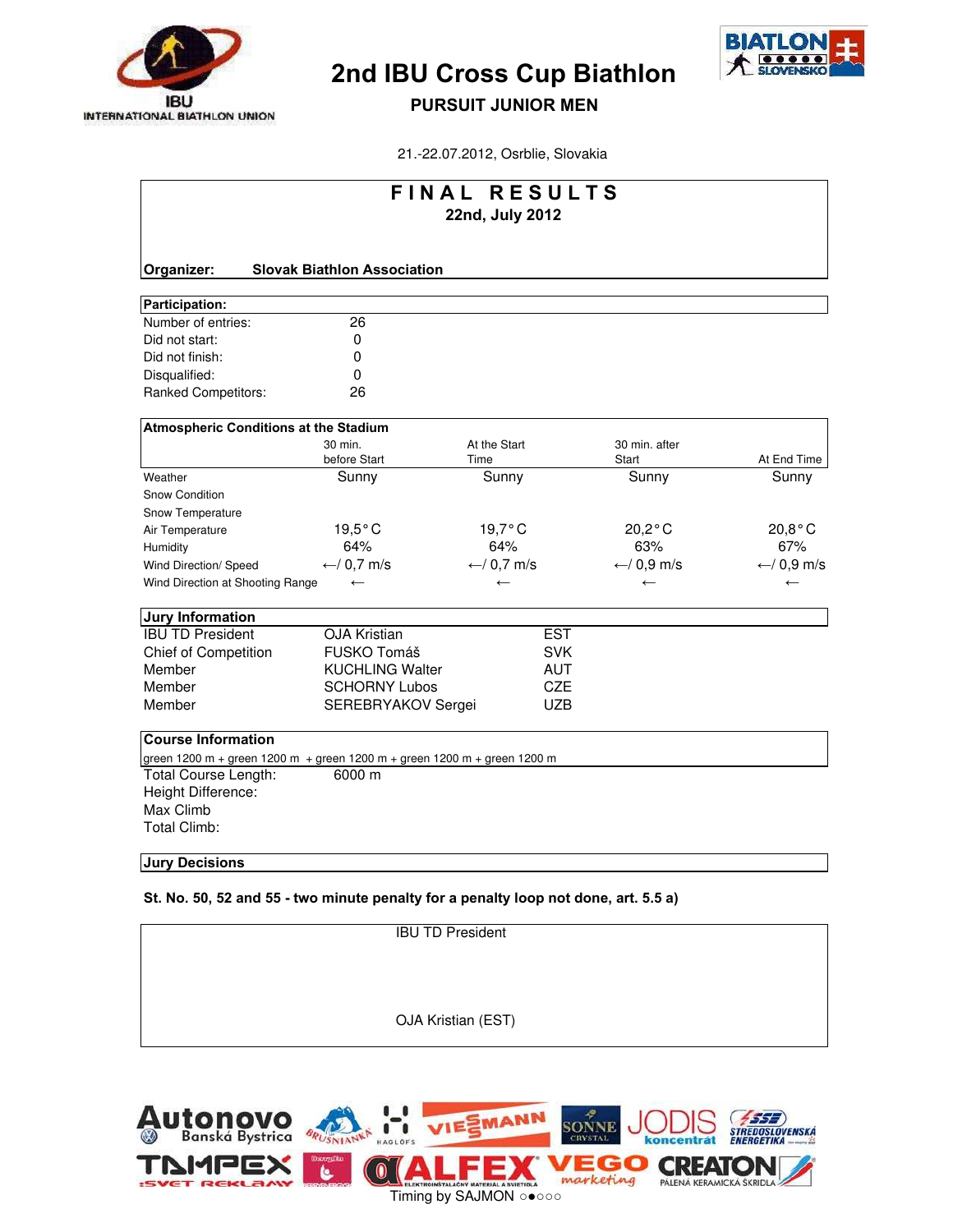





20.-22.7.2012, Osrblie, Slovakia FINAL RESULTS

| Date:          |             | 22.7.2012                   |      | Junior Men, Track: 6 km |                  |                |                |                     |                             |            | Race:       |        | <b>PURSUIT</b> |
|----------------|-------------|-----------------------------|------|-------------------------|------------------|----------------|----------------|---------------------|-----------------------------|------------|-------------|--------|----------------|
| Organizer:     |             | Slovak Biathlon Association |      |                         |                  |                |                |                     |                             |            | Start time: |        | 10:15          |
|                | Rank St.Nr. | <b>Name</b>                 | Code | Biathlonclub            | Runtime          |                |                |                     | Penalty                     | Result     | Diff.       | Points | Cl.            |
|                |             |                             |      |                         |                  |                |                |                     |                             |            |             |        |                |
| 1              | 31          | Ivan Moravskyy              |      | <b>UKR</b>              | 00:25:19.4       | 1              | $\blacksquare$ | 1                   | 3                           | 00:25:19,4 | 00:00:00,0  | 60     |                |
| $\mathbf{2}$   | 32          | Max Bőttner                 |      | <b>GER</b>              | 00:25:37.7       |                | $1 \quad 1$    | 2 <sub>2</sub>      |                             | 00:25:37.7 | 00:00:18.3  | 54     |                |
| 3              | 34          | Juriy Kopchak               |      | <b>UKR</b>              | 00:25:49.2       | $\mathbf{1}$   | $\overline{2}$ | $1 \quad 1$         |                             | 00:25:49.2 | 00:00:29.8  | 48     |                |
| 4              | 35          | <b>Christian Hess</b>       |      | <b>GER</b>              | 00:26:02.1       |                | 0 <sub>1</sub> | $2\quad 0$          |                             | 00:26:02.1 | 00:00:42.7  | 43     |                |
| 5              | 33          | Alikber Yunusov             |      | <b>UZB</b>              | 00:26:38.4       |                | 2 <sub>3</sub> | 2 <sub>1</sub>      |                             | 00:26:38.4 | 00:01:19.0  | 40     |                |
| 6              | 36          | Hendrik Berner              |      | <b>GER</b>              | 00:27:01.7       |                | $2 \quad 1$    | 2 <sub>2</sub>      |                             | 00:27:01,7 | 00:01:42,3  | 38     |                |
| $\overline{7}$ | 40          | Ihor Garbuz                 |      | <b>UKR</b>              | 00:27:36.1       |                | 3 <sub>1</sub> | $1 \quad 1$         |                             | 00:27:36.1 | 00:02:16.7  | 36     |                |
| 8              | 42          | Michal Šima                 |      | <b>SVK</b>              | 00:27:37.0       |                | 0 <sub>1</sub> | 3<br>$\overline{1}$ |                             | 00:27:37.0 | 00:02:17.6  | 34     |                |
| 9              | 37          | L'ubomír Lapin              |      | <b>SVK</b>              | 00:28:01.7       |                | $2\quad 0$     | $\Omega$            | $\overline{2}$              | 00:28:01,7 | 00:02:42.3  | 32     |                |
| 10             | 39          | Anvar Karimov               |      | <b>UZB</b>              | 00:28:06.1       | 3              | $\overline{2}$ | 2 <sub>2</sub>      |                             | 00:28:06.1 | 00:02:46,7  | 31     |                |
| 11             | 38          | Michal Kubaliak             |      | <b>SVK</b>              | 00:29:16.9       | $\mathbf{2}$   | $\overline{4}$ | $\mathbf{1}$        | $\overline{2}$              | 00:29:16.9 | 00:03:57.5  | 30     |                |
| 12             | 41          | Andrij Stetsko              |      | <b>UKR</b>              | 00:29:20.9       | 3              | $\overline{2}$ | $\mathbf{1}$        | $\overline{c}$              | 00:29:20.9 | 00:04:01.5  | 29     |                |
| 13             | 48          | Henrich Lonský              |      | <b>SVK</b>              | 00:29:42.0       | $\mathbf{1}$   | $\overline{2}$ | 2 <sub>1</sub>      |                             | 00:29:42,0 | 00:04:22.6  | 28     |                |
| 14             | 45          | Jaroslav Vakhula            |      | <b>UKR</b>              | 00:29:50.1       |                | $2 \quad 1$    | 2 <sub>2</sub>      |                             | 00:29:50,1 | 00:04:30.7  | 27     |                |
| 15             | 44          | Taras Musikevych            |      | <b>UKR</b>              | 00:29:53.3       | 3              | $\overline{1}$ | 2 <sub>2</sub>      |                             | 00:29:53.3 | 00:04:33.9  | 26     |                |
| 16             | 56          | Enock Lagat                 |      | <b>KEN</b>              | 00:30:14.9       | 5              | 5              | 4 <sup>2</sup>      |                             | 00:30:14.9 | 00:04:55.5  | 25     |                |
| 17             | 46          | Rostyslav Pavlus            |      | <b>UKR</b>              | 00:30:25.5       | 3              | $\overline{2}$ | $1 \quad 1$         |                             | 00:30:25.5 | 00:05:06.1  | 24     |                |
| 18             | 43          | Juraj Valenta               |      | <b>SVK</b>              | 00:31:06.2       | 3              | 3              | 1 <sub>3</sub>      |                             | 00:31:06.2 | 00:05:46.8  | 23     |                |
| 19             | 51          | Rudolf Michalovský          |      | <b>SVK</b>              | 00:31:06.7       | $\mathbf 0$    | $\overline{2}$ | $1 \quad 4$         |                             | 00:31:06.7 | 00:05:47.3  | 22     |                |
| 20             | 47          | Anton Kastussyov            |      | <b>KAZ</b>              | 00:31:43.5       | 3              | $\mathbf{1}$   | 2 <sub>1</sub>      |                             | 00:31:43.5 | 00:06:24,1  | 21     |                |
| 21             | 53          | Peter Konůpek               |      | <b>SVK</b>              | 00:33:15.6       | $\mathbf{1}$   | $\overline{2}$ | $1 \quad 1$         |                             | 00:33:15.6 | 00:07:56.2  | 20     |                |
| 22             | 50          | Martin Přibyl               |      | <b>CZE</b>              | 00:31:40.6       |                |                |                     | $3 \t0 \t3/2 \t3 \t02:00,0$ | 00:33:40.6 | 00:08:21,2  | 19     |                |
| 23             | 49          | Peter Seifert               |      | <b>SVK</b>              | 00:33:57.7       |                | $2 \quad 1$    | $3 \quad 4$         |                             | 00:33:57.7 | 00:08:38,3  | 18     |                |
| 24             | 52          | Dávid Panyik                |      | <b>HUN</b>              | 00:33:29.2 3/2 3 |                |                | 4                   | $\overline{2}$<br>02:00,0   | 00:35:29.2 | 00:10:09.8  | 17     |                |
| 25             | 54          | Adám Varga                  |      | <b>HUN</b>              | 00:37:17.2       |                | $1\quad1$      | 3                   | 3                           | 00:37:17.2 | 00:11:57,8  | 16     |                |
| 26             | 55          | Mátyás Varga                |      | <b>HUN</b>              | 00:40:48.5       | $\overline{4}$ | 3              |                     | 3 3/2 02:00,0               | 00:42:48.5 | 00:17:29.1  | 15     |                |

St. No. 50, 52 and 55- two minute penalty for a penalty loop not done, art. 5.5 a)

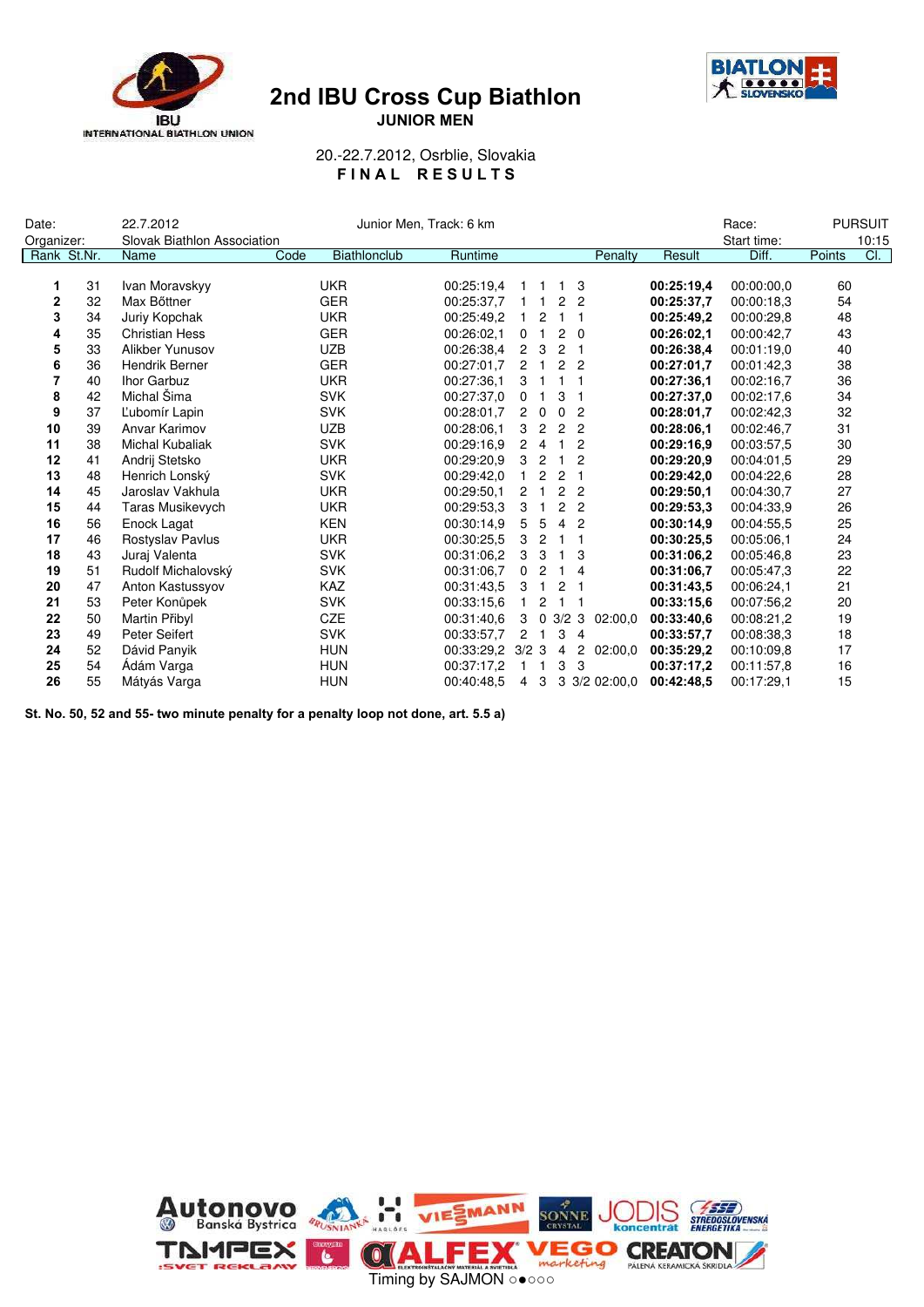



### PURSUIT WOMEN

21.-22.07.2012, Osrblie, Slovakia

|                                                                |                                    | <b>FINAL RESULTS</b>   |                        |                  |
|----------------------------------------------------------------|------------------------------------|------------------------|------------------------|------------------|
|                                                                |                                    | 22nd, July 2012        |                        |                  |
|                                                                |                                    |                        |                        |                  |
| Organizer:                                                     | <b>Slovak Biathlon Association</b> |                        |                        |                  |
| Participation:                                                 |                                    |                        |                        |                  |
| Number of entries:                                             | 16                                 |                        |                        |                  |
| Did not start:                                                 | 0                                  |                        |                        |                  |
| Did not finish:                                                | 0                                  |                        |                        |                  |
| Disqualified:                                                  | $\mathbf 0$                        |                        |                        |                  |
| Ranked Competitors:                                            | 16                                 |                        |                        |                  |
| <b>Atmospheric Conditions at the Stadium</b>                   |                                    |                        |                        |                  |
|                                                                | 30 min.                            | At the Start           | 30 min. after          |                  |
|                                                                | before Start                       | Time                   | Start                  | At End Time      |
| Weather                                                        | Cloudy                             | Cloudy                 | Cloudy                 | Cloudy           |
| <b>Snow Condition</b>                                          |                                    |                        |                        |                  |
| Snow Temperature                                               |                                    |                        |                        |                  |
| Air Temperature                                                | 19,3°C                             | $19,3^{\circ}$ C       | $19,8^{\circ}$ C       | $21,7^{\circ}$ C |
| Humidity                                                       | 61%                                | 62%                    | 62%                    | 61%              |
| Wind Direction/ Speed                                          | $\leftarrow$ / 0,9 m/s             | $\leftarrow$ / 0,7 m/s | $\leftarrow$ / 0,5 m/s | ← $/ 0,5$ m/s    |
| Wind Direction at Shooting Range                               | $\leftarrow$                       | $\leftarrow$           | $\leftarrow$           | $\leftarrow$     |
| <b>Jury Information</b>                                        |                                    |                        |                        |                  |
| <b>IBU TD President</b>                                        | <b>OJA Kristian</b>                | <b>EST</b>             |                        |                  |
| <b>Chief of Competition</b>                                    | FUSKO Tomáš                        | <b>SVK</b>             |                        |                  |
| Member                                                         | <b>KUCHLING Walter</b>             | <b>AUT</b>             |                        |                  |
| Member                                                         | <b>SCHORNY Lubos</b>               | <b>CZE</b>             |                        |                  |
| Member                                                         | SEREBRYAKOV Sergei                 | <b>UZB</b>             |                        |                  |
| <b>Course Information</b>                                      |                                    |                        |                        |                  |
| red 1000 m + red 1000 m + red 1000 m + red 1000 m + red 1000 m |                                    |                        |                        |                  |
| Total Course Length:                                           | 5000 m                             |                        |                        |                  |
| Height Difference:                                             |                                    |                        |                        |                  |
| Max Climb                                                      |                                    |                        |                        |                  |
| <b>Total Climb:</b>                                            |                                    |                        |                        |                  |
| <b>Jury Decisions</b>                                          |                                    |                        |                        |                  |

St. No. 15 - penalty 30 sec. for up to three seconds start before the officially assigned start time, art. 5.3

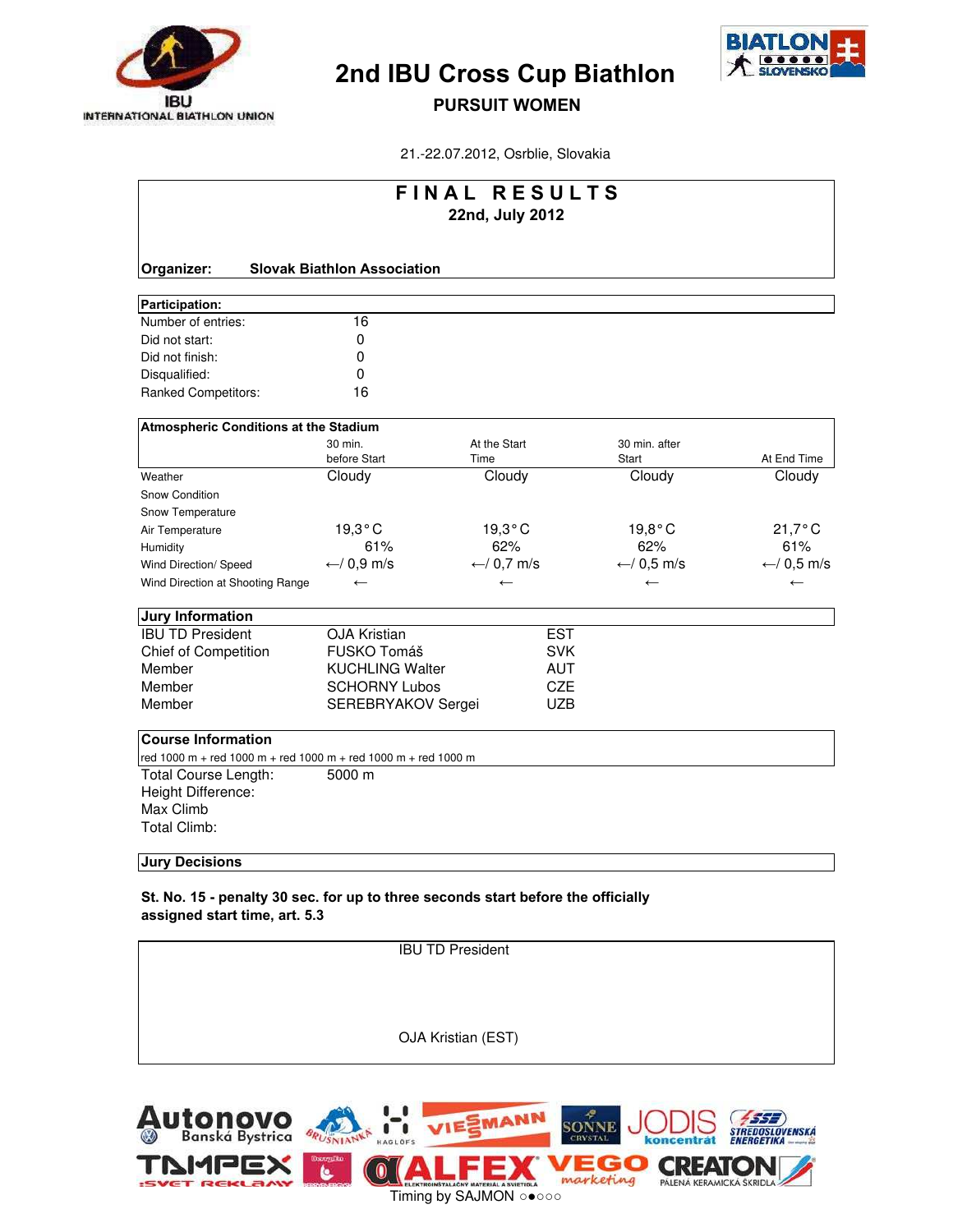





20.-22.7.2012, Osrblie, Slovakia FINAL RESULTS

| Date:      |                | 22.7.2012                   |      | Women, Track: 5 km  |            |                      |                      |                |                       |         |            | Race:       |        | <b>PURSUIT</b> |
|------------|----------------|-----------------------------|------|---------------------|------------|----------------------|----------------------|----------------|-----------------------|---------|------------|-------------|--------|----------------|
| Organizer: |                | Slovak Biathlon Association |      |                     |            |                      |                      |                |                       |         |            | Start time: |        | 13:30          |
|            | Rank St.Nr.    | Name                        | Code | <b>Biathlonclub</b> | Runtime    |                      |                      |                |                       | Penalty | Result     | Diff.       | Points | CI.            |
|            |                |                             |      |                     |            |                      |                      |                |                       |         |            |             |        |                |
| 1          |                | Pavla Schorná               |      | CZE                 | 00:23:21.5 | 2                    |                      | 3 <sub>1</sub> |                       |         | 00:23:21,5 | 00:00:00.0  | 60     |                |
| 2          | 4              | Judith Wagner               |      | <b>GER</b>          | 00:23:57.7 |                      | $1\quad$ 0           |                | - 2                   |         | 00:23:57,7 | 00:00:36,2  | 54     |                |
| 3          | $\overline{c}$ | Svitlana Krykonehuk         |      | <b>UKR</b>          | 00:24:38.9 | $\mathbf{2}$         | -2                   | 2              |                       |         | 00:24:38.9 | 00:01:17.4  | 48     |                |
| 4          | 3              | Terézia Poliaková           |      | <b>SVK</b>          | 00:25:01.9 |                      | $\overline{0}$       |                | 1 <sub>3</sub>        |         | 00:25:01.9 | 00:01:40.4  | 43     |                |
| 5          | 5              | Lea Johanidesová            |      | <b>CZE</b>          | 00:25:49,2 |                      | $0\quad 0$           |                | 2 4                   |         | 00:25:49,2 | 00:02:27,7  | 40     |                |
| 6          | 6              | Vladimíra Točeková          |      | <b>SVK</b>          | 00:25:54,7 |                      | $\Omega$             |                | - 0                   |         | 00:25:54,7 | 00:02:33,2  | 38     |                |
| 7          | 9              | Natália Prekopová           |      | <b>SVK</b>          | 00:26:41.0 |                      | $\Omega$             |                | 0 <sub>2</sub>        |         | 00:26:41.0 | 00:03:19.5  | 36     |                |
| 8          |                | Tetiana Trachuk             |      | <b>UKR</b>          | 00:26:53.1 |                      | $\mathbf{2}^{\circ}$ |                | 2 2                   |         | 00:26:53,1 | 00:03:31.6  | 34     |                |
| 9          | 11             | Elena Yashkina              |      | <b>RUS</b>          | 00:27:03.2 |                      | 2                    |                | $2\quad 0$            |         | 00:27:03.2 | 00:03:41.7  | 32     |                |
| 10         | 12             | Grit Otto                   |      | <b>GER</b>          | 00:27:49.8 |                      | $\overline{0}$       |                | $0\quad 0$            |         | 00:27:49.8 | 00:04:28.3  | 31     |                |
| 11         | 8              | Marina Hmelevskaya          |      | <b>UZB</b>          | 00:28:17.9 | 5                    | $\overline{4}$       |                | 4 3                   |         | 00:28:17.9 | 00:04:56.4  | 30     |                |
| 12         | 13             | Martina Chrapanová          |      | <b>SVK</b>          | 00:29:24.2 | $\mathbf{2}^{\circ}$ | $\Omega$             | $\mathcal{P}$  |                       |         | 00:29:24,2 | 00:06:02,7  | 29     |                |
| 13         | 10             | Alina Ayupova               |      | <b>UZB</b>          | 00:29:44.1 |                      | 3 <sub>2</sub>       |                | $1\quad5$             |         | 00:29:44,1 | 00:06:22,6  | 28     |                |
| 14         | 16             | Anett Bozsik                |      | <b>HUN</b>          | 00:31:24.3 |                      | $\overline{2}$       |                | 0 <sub>3</sub>        |         | 00:31:24.3 | 00:08:02.8  | 27     |                |
| 15         | 14             | Lucia Šimová                |      | <b>SVK</b>          | 00:31:55.9 |                      |                      | 3              | 2                     |         | 00:31:55.9 | 00:08:34.4  | 26     |                |
| 16         | 15             | Eva Lehotská                |      | <b>SVK</b>          | 00:36:12.6 | 3                    | 5                    | 4              | $\mathbf{2}^{\prime}$ | 00:30.0 | 00:36:42.6 | 00:13:21.1  | 25     |                |

St. No. 15 - penalty 30sec. for up to three seconds start before the officially assigned start time, art. 5.3

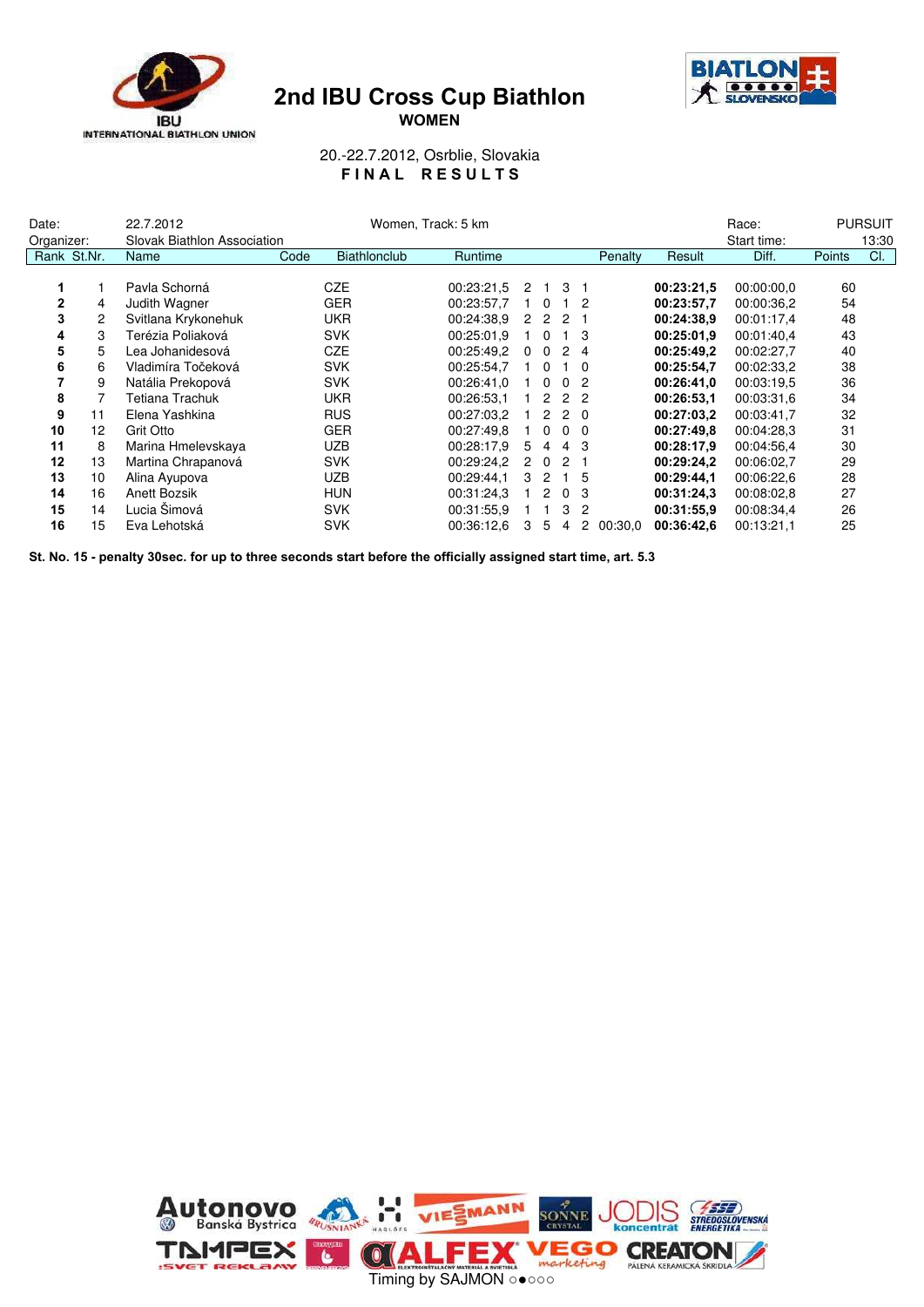



#### PURSUIT JUNIOR WOMEN

21.-22.07.2012, Osrblie, Slovakia

|                                                                |                                    | FINAL RESULTS<br>22nd, July 2012 |                        |                  |
|----------------------------------------------------------------|------------------------------------|----------------------------------|------------------------|------------------|
| Organizer:                                                     | <b>Slovak Biathlon Association</b> |                                  |                        |                  |
| Participation:                                                 |                                    |                                  |                        |                  |
| Number of entries:                                             | 14                                 |                                  |                        |                  |
| Did not start:                                                 | 0                                  |                                  |                        |                  |
| Did not finish:                                                | 0                                  |                                  |                        |                  |
| Disqualified:                                                  | 0                                  |                                  |                        |                  |
| Ranked Competitors:                                            | 14                                 |                                  |                        |                  |
| <b>Atmospheric Conditions at the Stadium</b>                   |                                    |                                  |                        |                  |
|                                                                | 30 min.<br>before Start            | At the Start<br>Time             | 30 min. after<br>Start | At End Time      |
| Weather                                                        | Cloudy                             | Cloudy                           | Cloudy                 | Cloudy           |
| <b>Snow Condition</b>                                          |                                    |                                  |                        |                  |
| Snow Temperature                                               |                                    |                                  |                        |                  |
| Air Temperature                                                | $19,3^{\circ}$ C                   | $19,8^{\circ}$ C                 | $21,7^{\circ}$ C       | $21,4^{\circ}$ C |
| Humidity                                                       | 62%                                | 62%                              | 61%                    | 60%              |
| Wind Direction/ Speed                                          | $\leftarrow$ / 0,7 m/s             | ← $/ 0.5$ m/s                    | $\leftarrow$ / 0,5 m/s | $0 \text{ m/s}$  |
| Wind Direction at Shooting Range                               | $\leftarrow$                       | $\leftarrow$                     | $\leftarrow$           |                  |
| <b>Jury Information</b>                                        |                                    |                                  |                        |                  |
| <b>IBU TD President</b>                                        | <b>OJA Kristian</b>                | <b>EST</b>                       |                        |                  |
| Chief of Competition                                           | FUSKO Tomáš                        | <b>SVK</b>                       |                        |                  |
| Member                                                         | <b>KUCHLING Walter</b>             | <b>AUT</b>                       |                        |                  |
| Member                                                         | <b>SCHORNY Lubos</b>               | <b>CZE</b>                       |                        |                  |
| Member                                                         | SEREBRYAKOV Sergei                 | <b>UZB</b>                       |                        |                  |
| <b>Course Information</b>                                      |                                    |                                  |                        |                  |
| red 1000 m + red 1000 m + red 1000 m + red 1000 m + red 1000 m |                                    |                                  |                        |                  |
| Total Course Length:                                           | 5000 m                             |                                  |                        |                  |
| Height Difference:                                             |                                    |                                  |                        |                  |
| Max Climb                                                      |                                    |                                  |                        |                  |
| <b>Total Climb:</b>                                            |                                    |                                  |                        |                  |
|                                                                |                                    |                                  |                        |                  |

Jury Decisions

St. No. 23, 24 and 29 - penalty 30 sec. for up to three seconds start before the officially assigned start time, art. 5.3

St. No. 29 - time adjustment 2 x 19 sec. (avg. penalty loop time) for target error, art. 8.7.4

IBU TD President

OJA Kristian (EST)